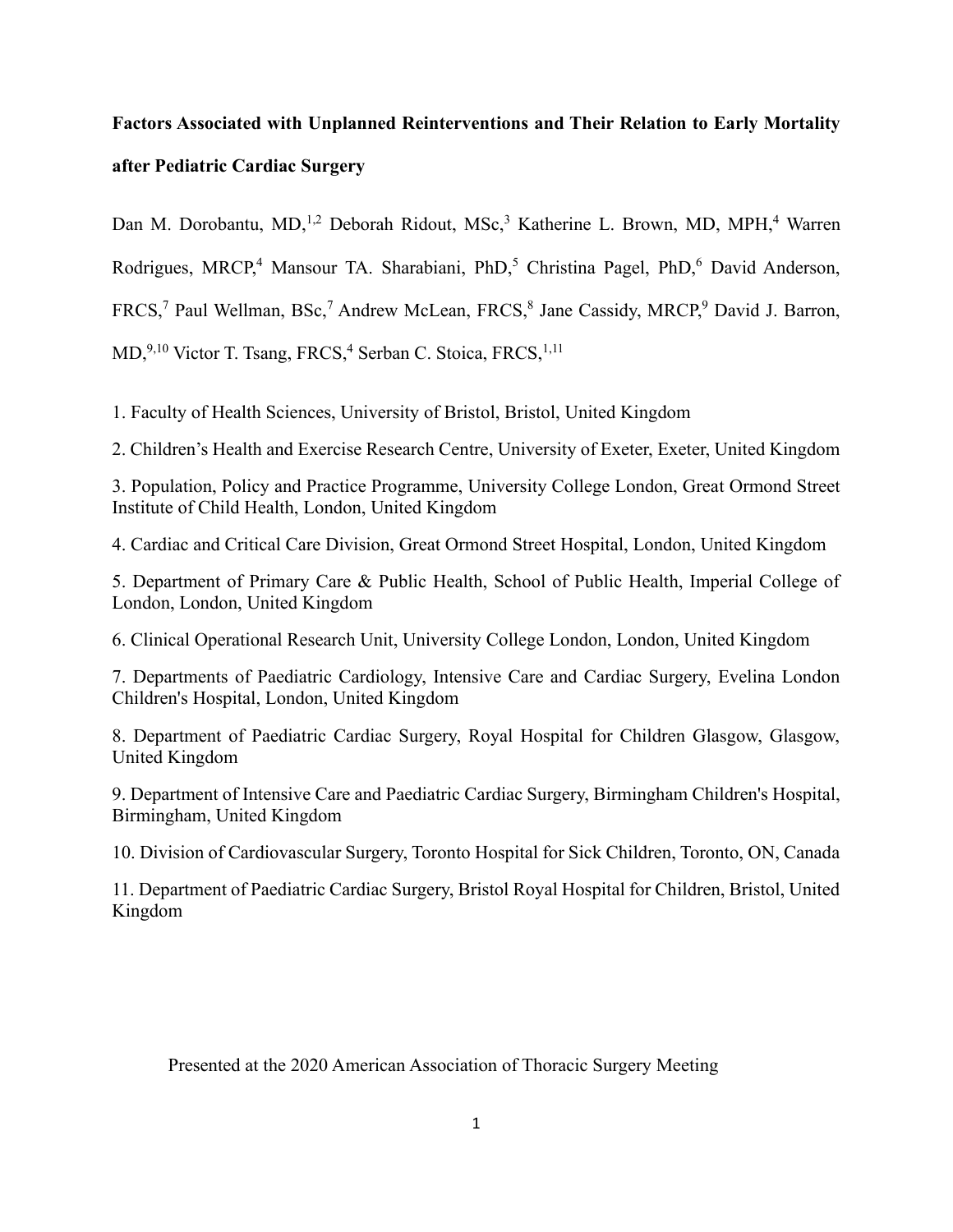**Corresponding author**: Mr. Serban Stoica, email: Serban.Stoica@uhbristol.nhs.uk

Bristol Heart Institute Department of Paediatric Cardiac Surgery, Bristol Royal Hospital for Children, Upper Maudlin Street, Bristol BS2 8BJ Tel +44 117 3428854, Fax +44 117 3428850

**Conflicts of interest:** All authors declare no conflicts of interest relevant to this manuscript.

**Funding and ethical:** This project was funded by the National Institute for Health Research, Health Services and Delivery Research Program (Project No: 12/5005/06). K. Brown, D. Ridout and V. Tsang were supported by the National Institute for Health Research Biomedical Research Centre at Great Ormond Street Hospital for Children NHS Foundation Trust and University College London. D.M. Dorobantu was supported by a PhD Studentship (grant MR/N0137941/1 for the GW4 BIOMED DTP), awarded to the Universities of Bath, Bristol, Cardiff and Exeter from the Medical Research Council (MRC)/UKRI. The study has ethical approval from London City Road Research Ethics Committee (14-LO-1442). The views expressed are those of the authors and not necessarily those of the National Health Service, National Institute for Health Research, or Department of Health.

**Text word count**: 3491 **Abstract word count**: 246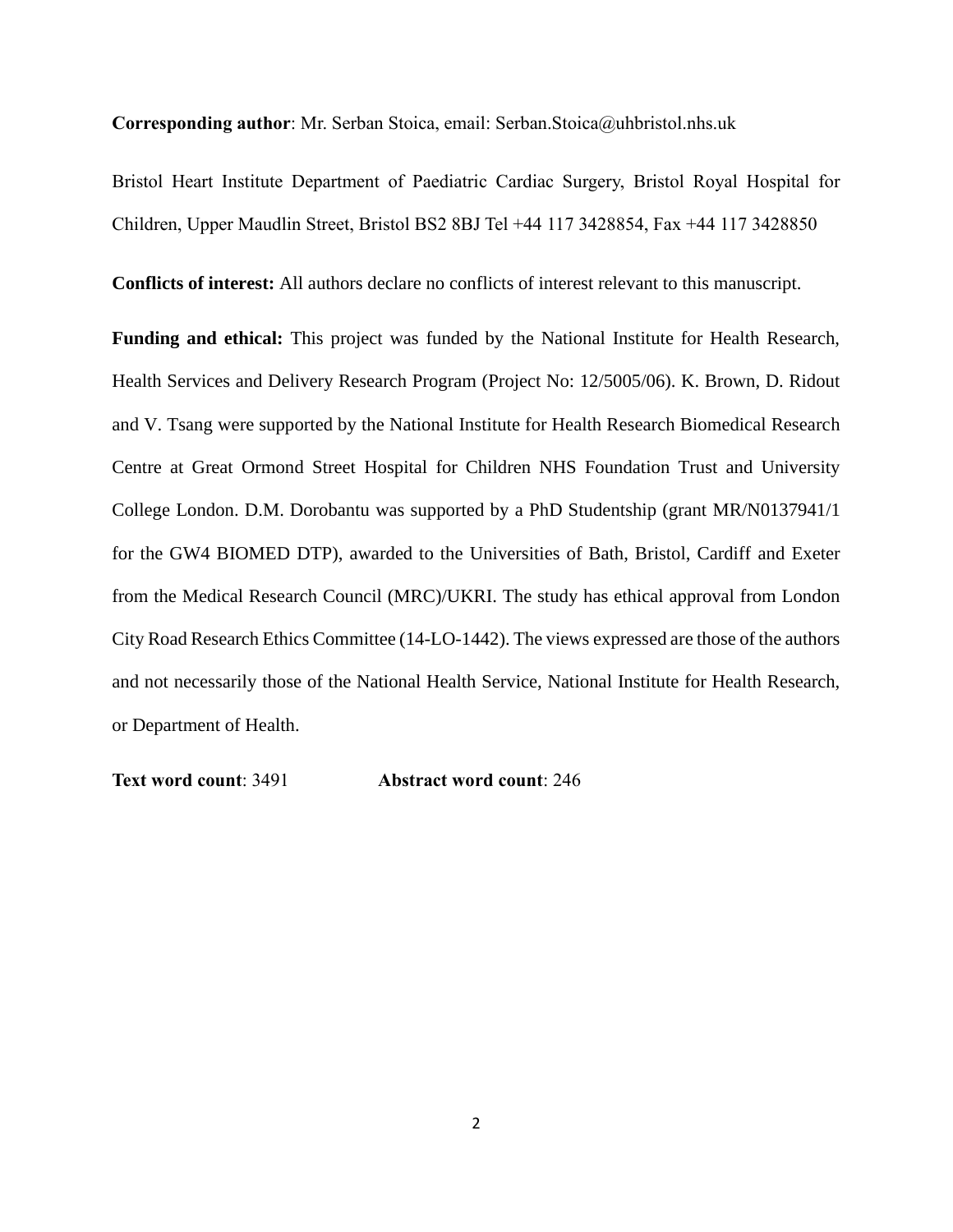#### **Glossary of abbreviations**

ASD – atrial septal defect

AVSD – atrioventricular septal defect

CAVSD – complete atrioventricular septal defect

DORV – double outlet right ventricle

HLHS – hypoplastic left heart syndrome

IQR – interquartile range

NCDHA – National Congenital Heart Disease Audit

PA – pulmonary atresia

PAPVC – partially anomalous pulmonary venous connection

PDA – patent arterial duct

PRAiS – Partial Risk Adjustment in Surgery

RV-PA – right ventricle to pulmonary artery

STS – Society of Thoracic Surgeons

TAPVC – totally anomalous pulmonary venous connection

TGA – transposition of great arteries

uRE – unplanned reintervention

UVH – univentricular heart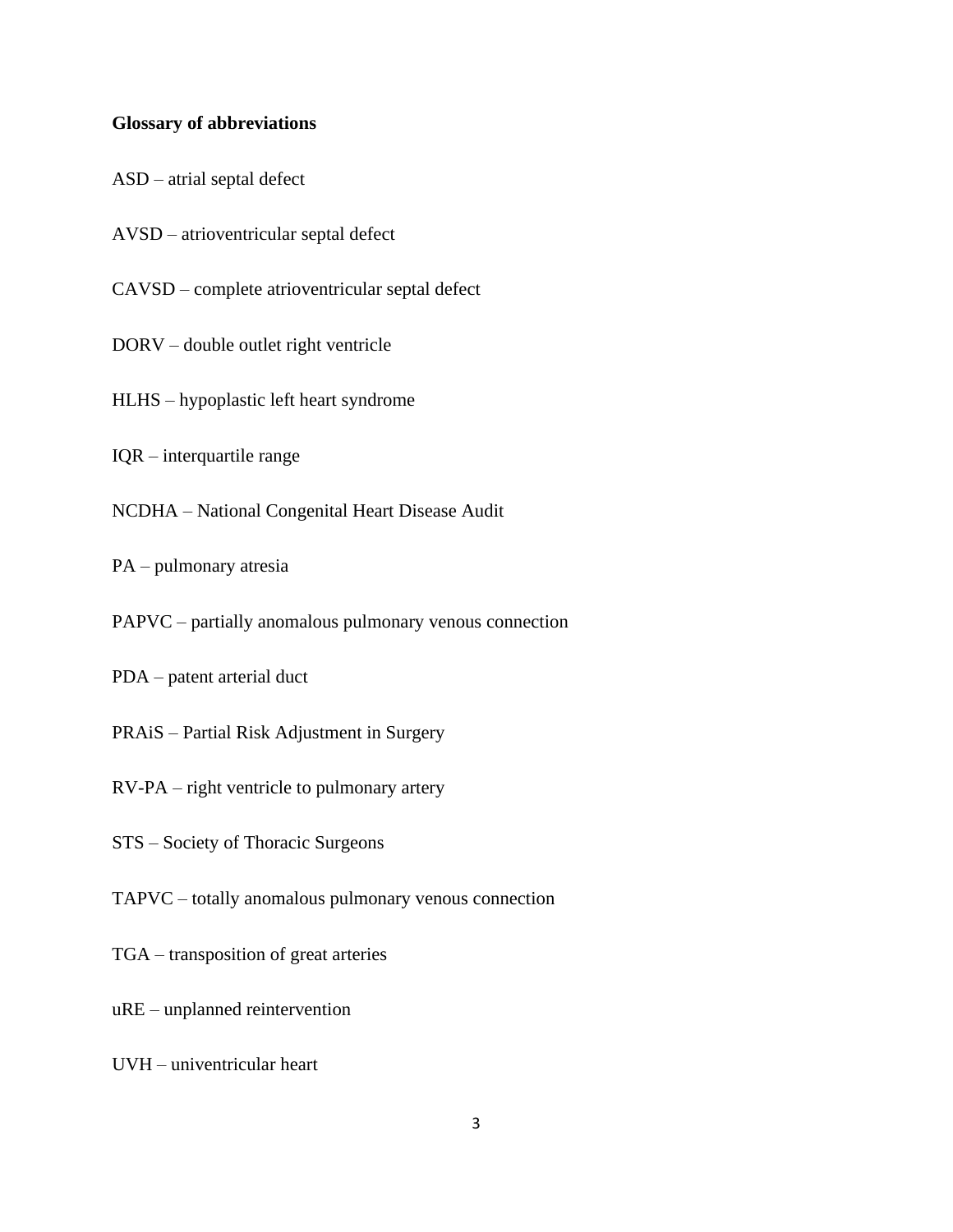VSD – ventricular septal defect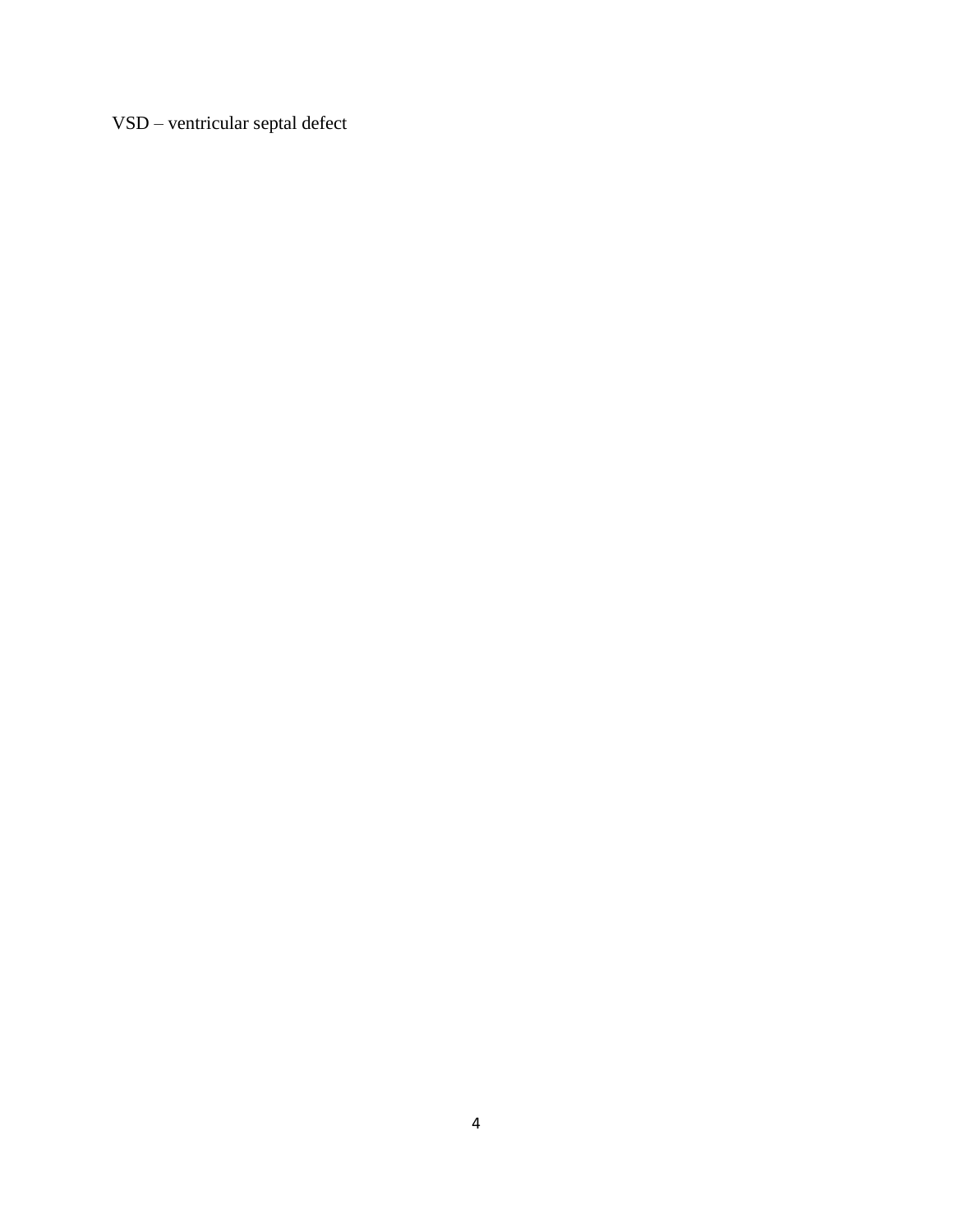#### **Abstract and key words**

**Objective:** Unplanned reintervention (uRE) is used as an indicator of patient morbidity and quality of care in pediatric cardiac surgery. We investigated associated factors and early mortality after uRE's.

**Methods:** Morbidity data were prospectively collected in 5 UK centres between 2015 and 2017; uRE included surgical cardiac, interventional transcatheter cardiac, permanent pacemaker and diaphragm plication procedures. Mortality (30-day/6-month) in uRE/no-uRE was reported before and after matching. Predicted 30-day mortality was calculated using the Partial Risk Adjustment in Surgery (PRAiS) score.

**Results**: A total of 3090 procedures (2861 patients) were included (median age 228 days). There were 146 uRE's, resulting in an uRE rate of 4.7%. PRAiS score, 30-day mortality and 6-month mortality in uRE and no-uRE groups were: 2.4% vs 1.3%, 8.9% vs 1% and 17.1% vs 2.4%, respectively. After matching, mortality at 6 months remained higher in uRE compared to no-uRE  $(12.2\% \text{ vs } 1.4\%, \text{ p=0.02, } 74 \text{ pairs})$ . In the uRE group,  $21/25$  deaths at 6 months occurred when at least one additional postoperative complication was present. In multivariable analysis, neonatal age (p=0.002), low weight (p=0.009), univentricular heart (p $<0.001$ ) and arterial shunt ( $<0.001$ ) were associated with increased risk of uRE, but PRAiS score was not (only in univariable analysis).

**Conclusions:** Unplanned reinterventions are a relatively frequent complication after pediatric cardiac surgery and are associated with some patient characteristics, but not the PRAiS risk score. Early mortality was higher after an uRE, independent of preoperative factors, but linked to other postoperative complications.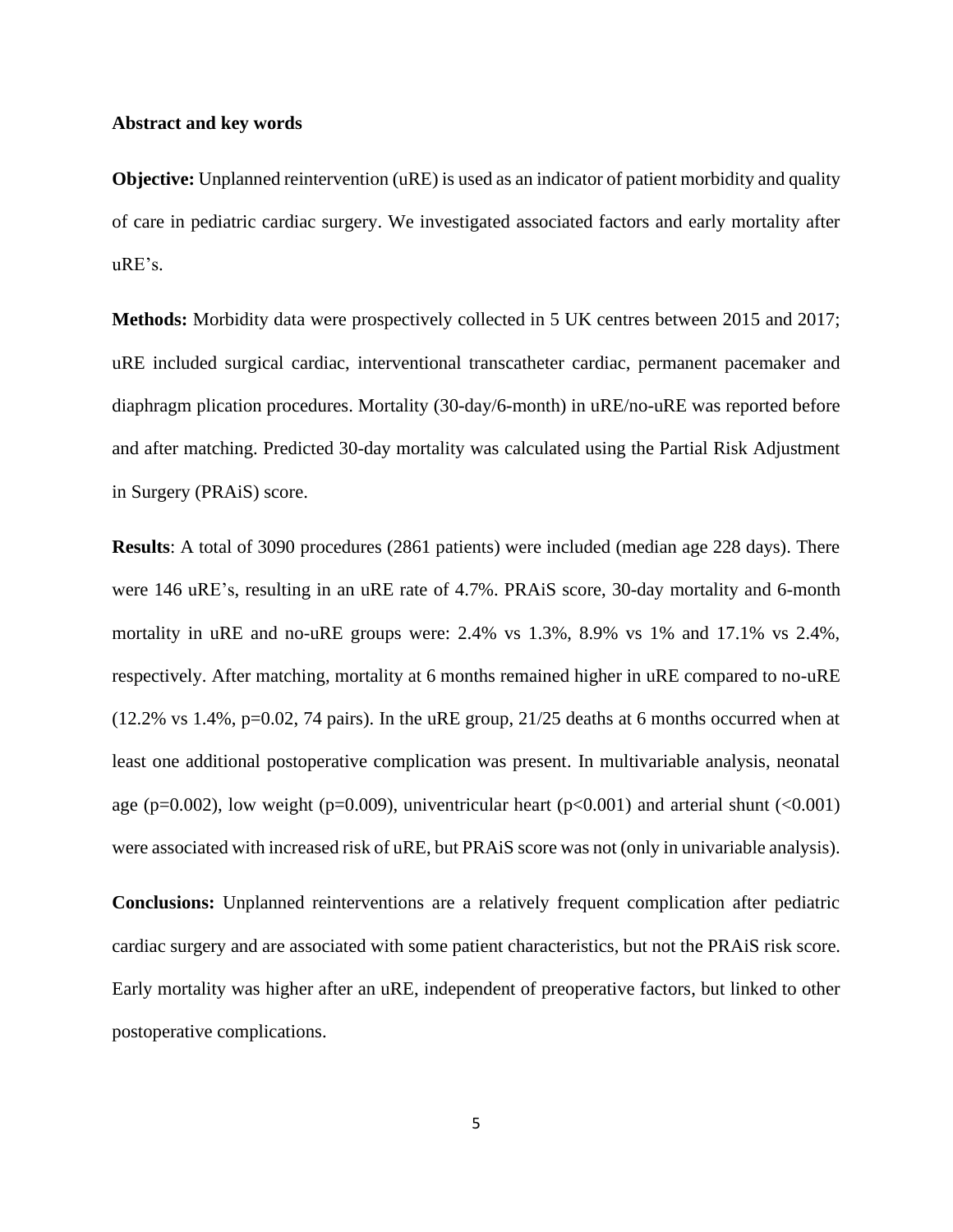**Key words:** unplanned reintervention, reoperation, pediatric cardiac surgery, congenital heart disease, multicentre, mortality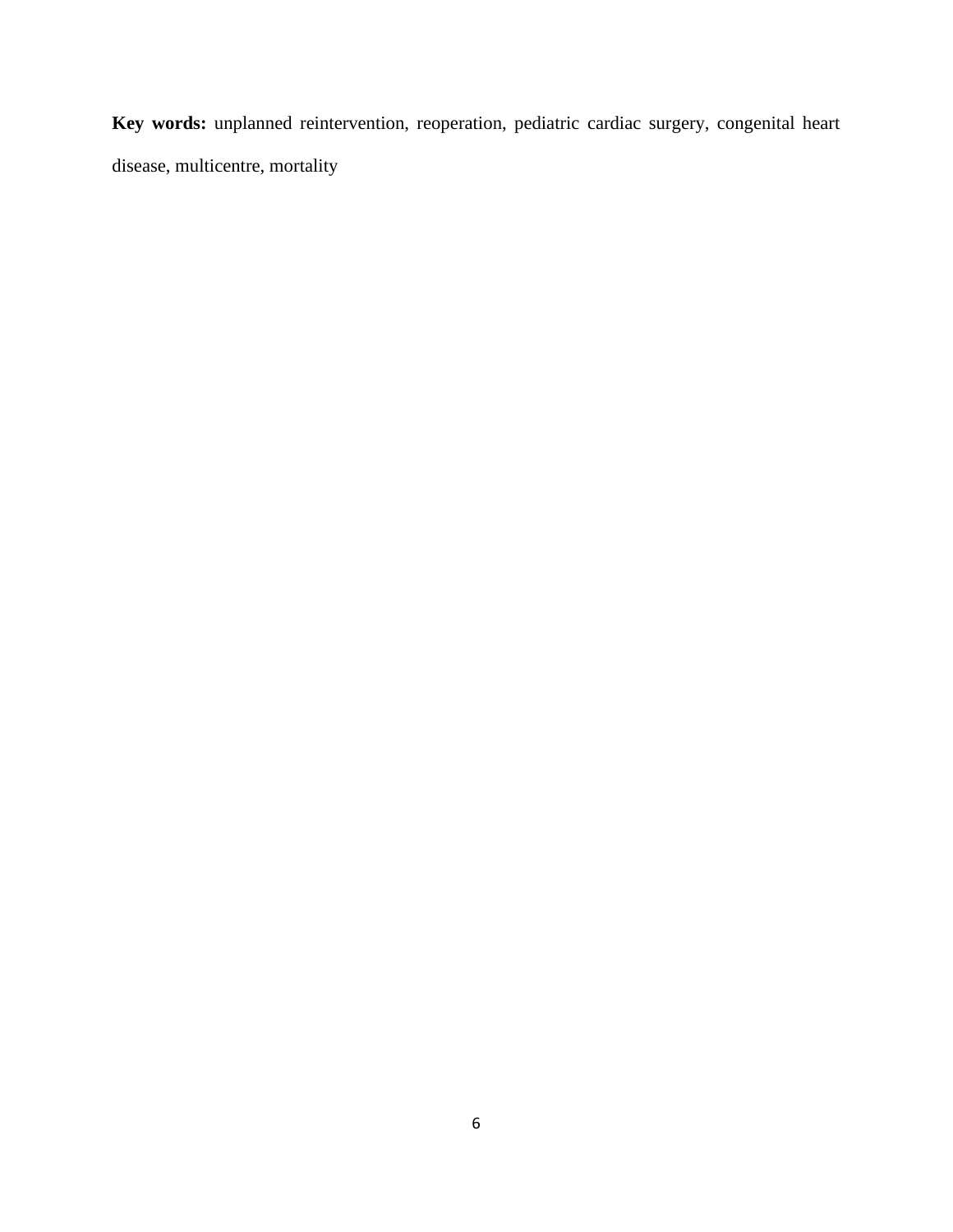**Central picture legend:** Mortality with uRE is higher than without, even after matching by patient characteristics.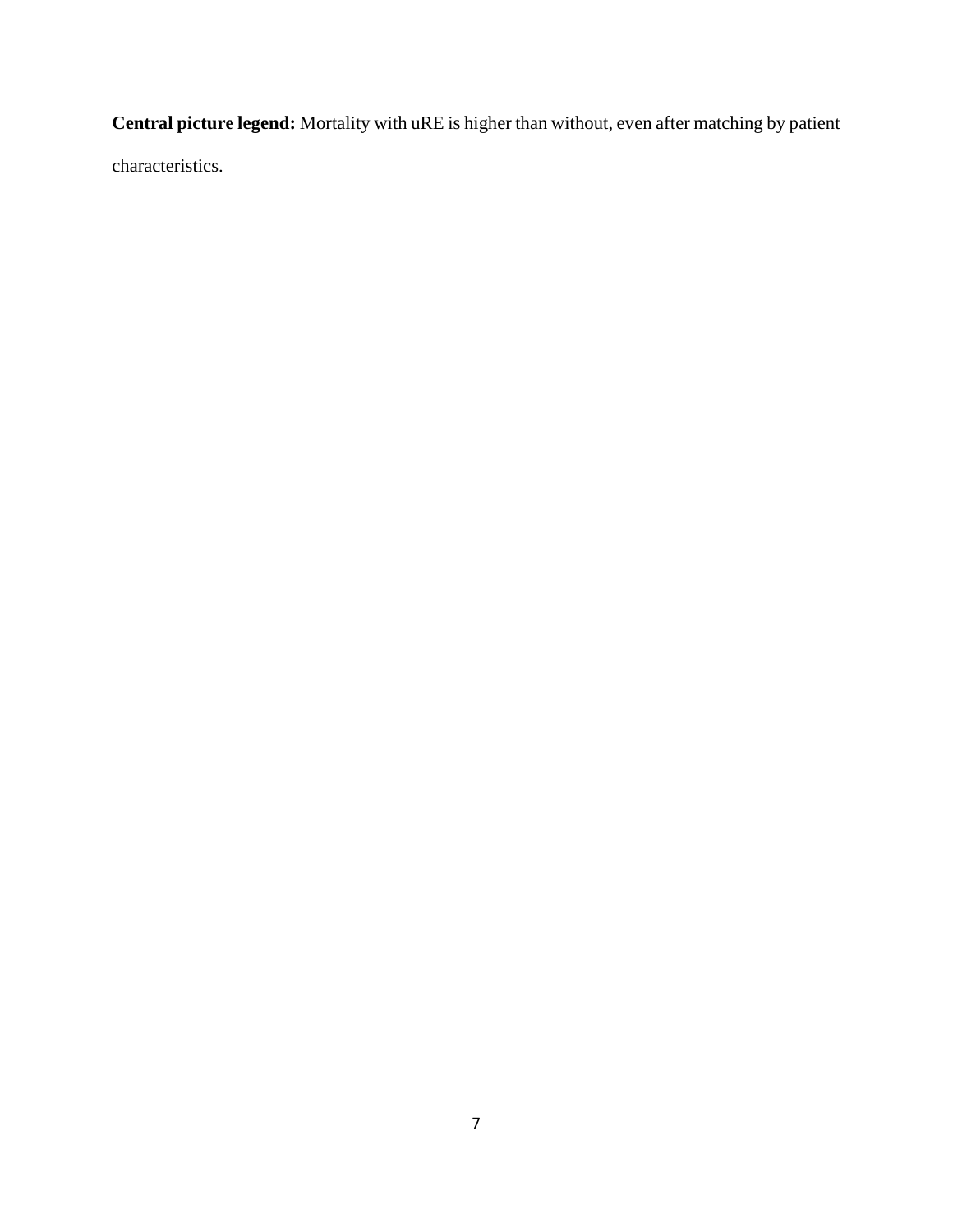# **Central message**

Unplanned reinterventions are associated with short term mortality after pediatric cardiac surgery independent of preoperative factors.

# **Perspective statement**

Morbidities are a quality metric after congenital heart disease, but how they relate to other outcomes is not fully known. This prospective multicentre study shows that unplanned reinterventions, at a rate of 4.7% and clustered around several conditions, are associated with early mortality; this is independent of preoperative estimated case complexity but not independent of other postoperative complications.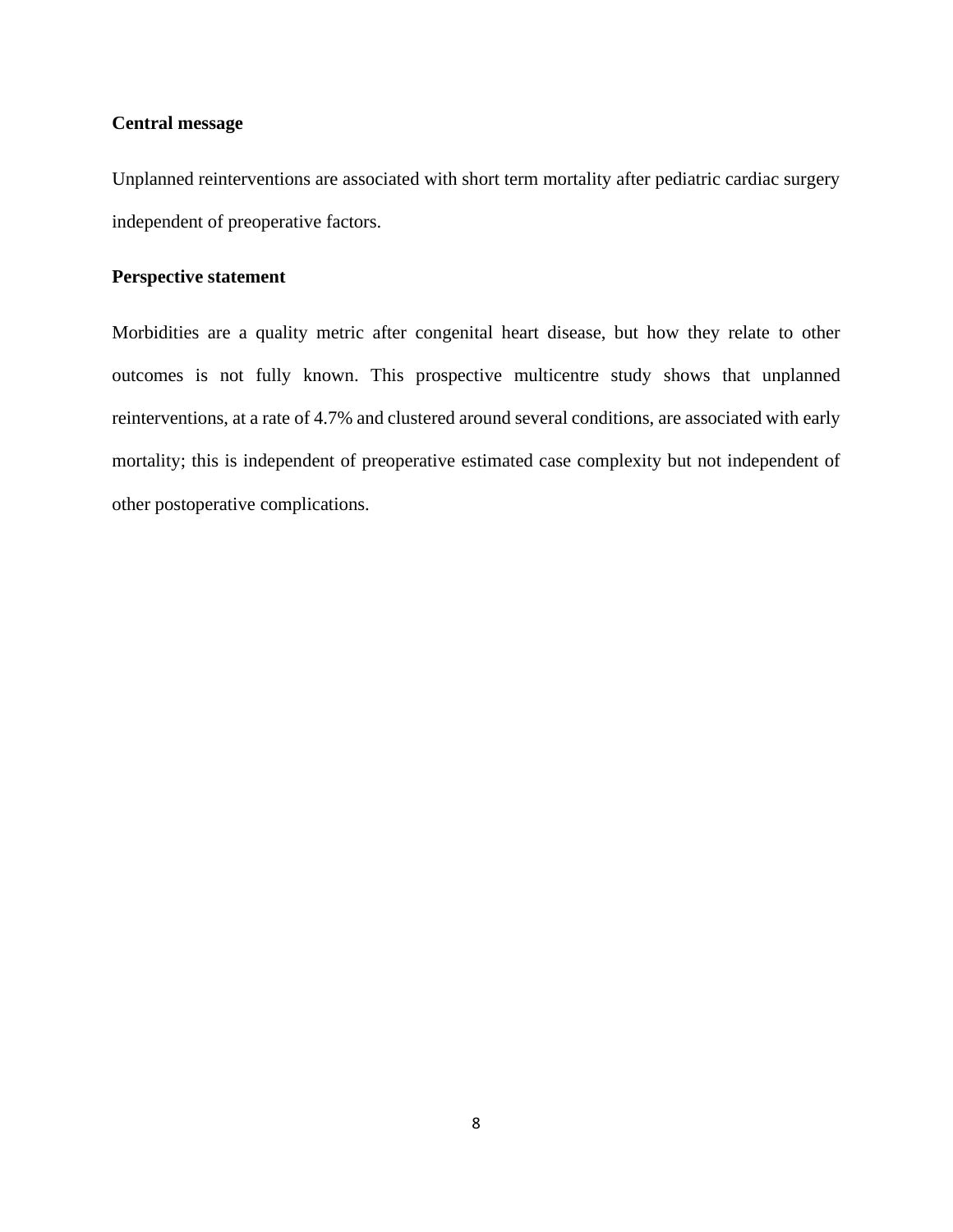### **INTRODUCTION**

Survival after pediatric cardiac surgery have improved in recent decades, registry data showing average early mortality figures of  $3\%$ , while the complexity of procedures has increased.<sup>1,2</sup> Thus, the focus of quality assessment and improvement has shifted towards postoperative morbidity.

The notion of unplanned reintervention (uRE) is a promising morbidity measure for quality improvement. Used judiciously, it could identify lapses in patient care, be it incomplete diagnosis, technical issues and residual defects or failed therapeutic plan.<sup>3,4</sup> On the other hand, uRE's are difficult to measure; we previously investigated early reoperations using UK National Congenital Heart Disease Audit (NCDHA) data, and found it impossible to retrospectively decide if a reintervention is "unplanned".<sup>5</sup> Nevertheless, the National Health Service in the UK has already adopted uRE as a metric of performance, while a recent NCHDA report highlighted the limitations involved in collecting such data.<sup>7</sup> The Society of Thoracic Surgeons (STS) database also records  $uRE$ 's as one of the postoperative morbidities in the US.<sup>4,8</sup>

Another area of debate is whether the increased short-term mortality, either 30 day or in-hospital, observed after unplanned/early reinterventions, ranging from  $16\%^5$  to  $20\%^4$ , is due to the reintervention, patient complexity, unknown factors or a combination of all three. Furthermore, each new post-operative morbidity or event has the potential to trigger a possible future one.

Given the importance of post-operative complications, from patient counselling to resource utilisation, a prospective study was undertaken to evaluate a set of 9 predefined morbidities in 5 UK pediatric cardiac surgery centers for 21 months. $9$  This study aims to undertake a secondary analysis based on this prospectively collected dataset in order to describe the incidence and types of uRE after pediatric cardiac surgery and their relationship with mortality (30 days and 6 months),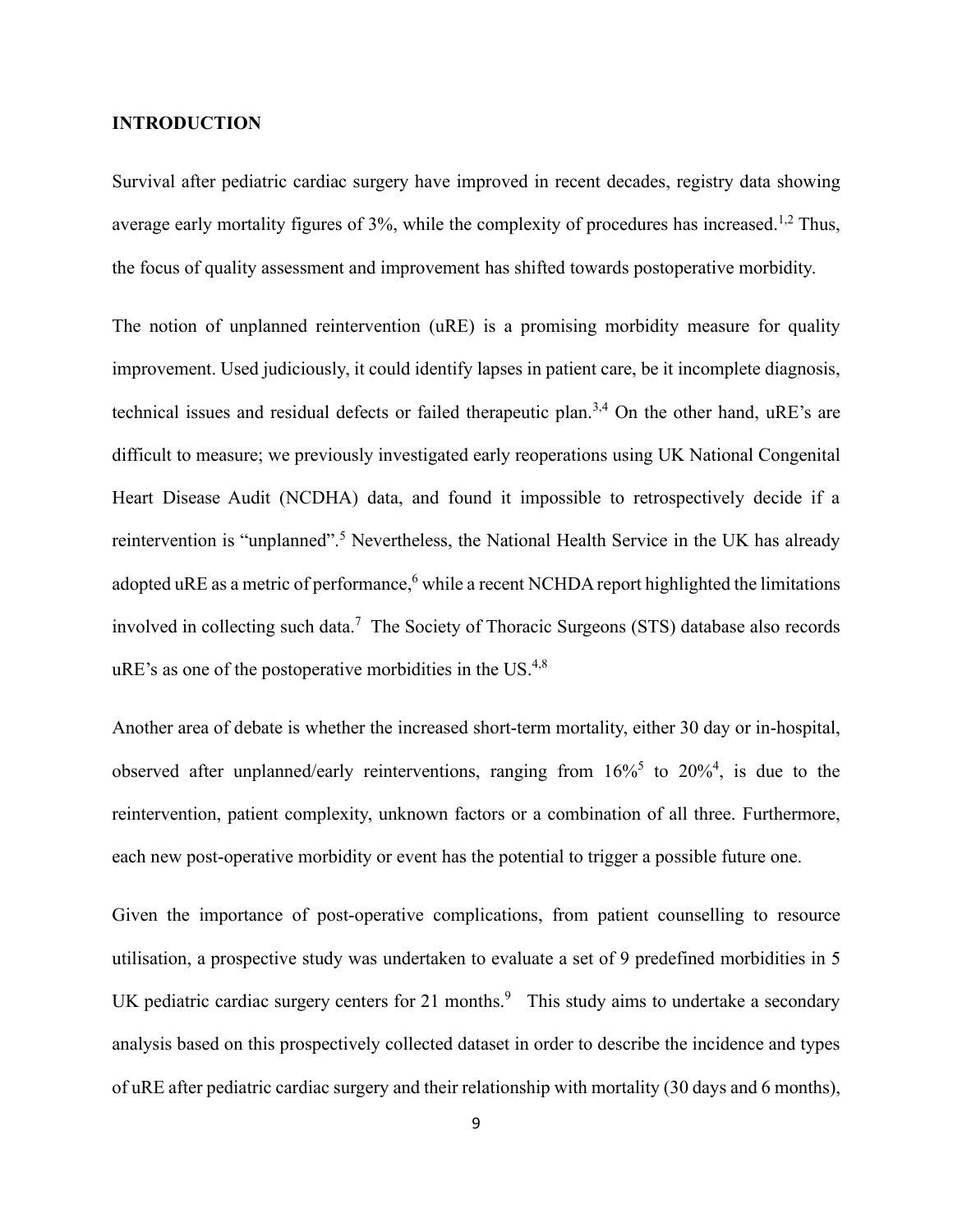case complexity and other postoperative morbidities. We hypothesised that early mortality is higher in patients undergoing uRE than in those who do not, independent of preoperative patient or procedure factors.

#### **PATIENTS AND METHODS**

#### *Study design and dataset*

Study data collection has been described previously.<sup>9</sup> Briefly, the dataset included all consecutive patients aged 0-17 years undergoing cardiac surgery (open and closed) or hybrid procedures involving the heart, at 5 participating centers between October 2015 and June 2017. The 5 centres accounted for close to half of the total pediatric cardiac interventions in the country in the 2014- 2017 audit report [\(https://www.nicor.org.uk/national-cardiac-audit-programme\)](https://www.nicor.org.uk/national-cardiac-audit-programme). All clinical decisions were taken by the clinical team at each centre, as per local and national guidelines. The nine morbidities recorded were: unplanned reinterventions, extracorporeal life support, necrotising enterocolitis, prolonged pleural effusion or chylothorax, renal replacement therapy, major adverse events, acute neurological events, feeding issues and post-surgical infection.<sup>10</sup> Morbidities were attributed locally and discrepancies or complex cases were discussed in monthly team meetings involving study team members from all centres, with decisions being made by consensus. The anonymised cardiac surgical, diagnostic and risk factor data were added to the study dataset from the NCHDA dataset held at each site, which are highly consistent and audited across all centers, with diagnoses, previously described.<sup>1,9</sup>

# *Definition of reintervention and mortality outcomes*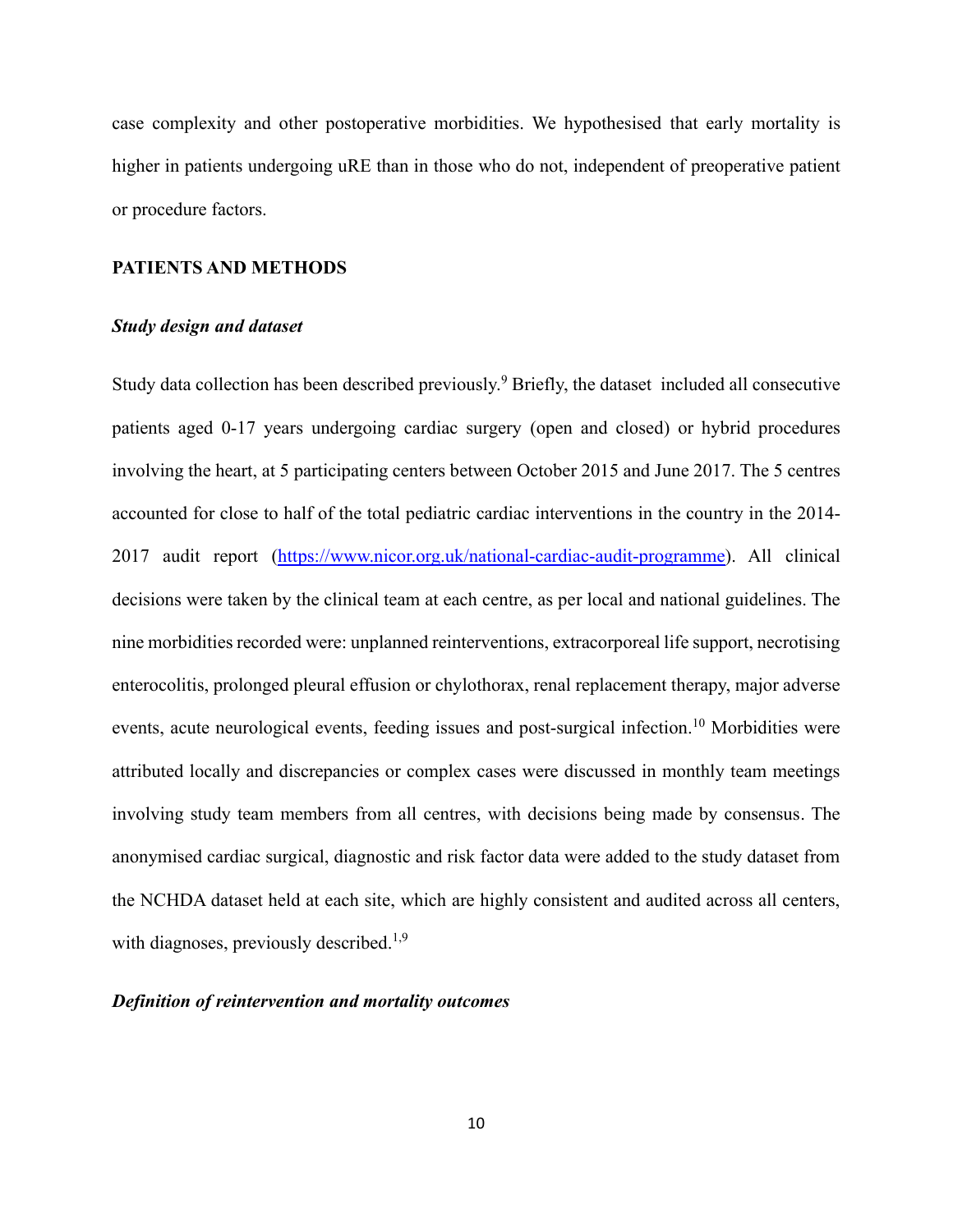The study protocol, described previously,<sup>9</sup> defined uRE as procedures that were not intended during the planning phase, followed an initial cardiac operation, and resulted in ''substantive alteration to heart'' incorporating cardiac bypass, cardiac non-bypass, permanent pacemaker placement, interventional transcatheter cardiac, and diaphragm plication procedures. The definition excluded mechanical support, other non-cardiac surgery procedures and revisions undertaken within the primary trip to the operating room. In respect of timing, uRE can occur at any time up until 30 days after the index operation, regardless of life status; procedures occurring more than 30 days after the index procedure were considered new entries (index procedures), pertaining to the same patient. The unplanned nature of uRE was judged firstly by the local study team at each center; then queries or complex cases were discussed in meetings involving all study centers. A total of 27 cardiac reinterventions occurring during the 30-day window were part of the planned treatment pathway and were dropped from the dataset.

In order to gather some missing details that had not been included in the initial analysis by Brown et al<sup>9</sup> the patient records held at participating centers were re-examined between January and May 2020 for additional data, detailed in Appendix A. Patient survival was ascertained at 30 days and at 6 months after the first index procedure in the dataset, per patient, with 100% complete followup. A schematic representation of how index procedures, 30 day surgical episodes and mortality events were defined is presented in Appendix A, Supplemental Figure 1.

# *Risk factor and variable groups*

The clinical data, definitions of terms, and variable classification, such as diagnosis/procedure group for this cohort have been described elsewhere.<sup>9</sup>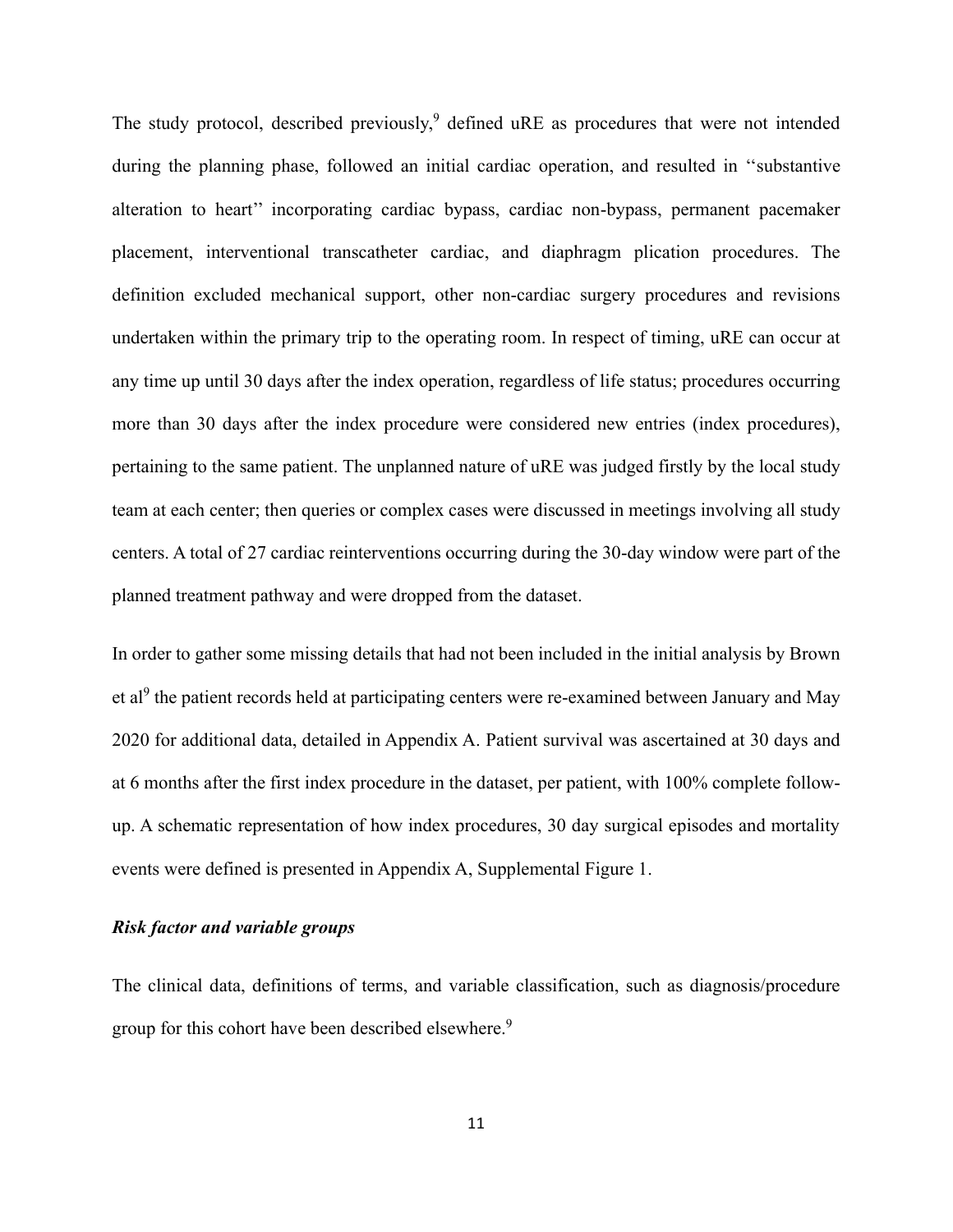For the purpose of the current work, the Partial Risk Adjustment in Surgery (PRAiS) score version 2 score was calculated for each index procedure.<sup>11</sup> The PRAiS score was developed and validated using NCHDA data<sup>11</sup> and it offers a predicted probability of death at 30 days (expressed as  $\%$ ) based on several parameters, including diagnosis group, procedure type and comorbidities. In 9 patients where the procedure weight was improbable for age PRAiS was not calculated and age was marked as missing.

### *Statistical Analysis*

Frequencies are presented as numbers and percentages and all continuous variables as median (inter-quartile range). The Fisher's test was used for comparisons between proportions and the Mann-Whitney U test was used for comparisons between continuous variables.

To identify *factors associated with uRE*, we performed univariable and multivariable competing risks analysis analyses (death is a competing risk to uRE, censoring at 30 days)<sup>12</sup> using the following candidate variables: age at procedure (continuous), neonatal age, weight (continuous), low weight for age, patient sex, diagnosis complexity group (ordinal), univentricular heart, PRAiS score (continuous), acquired comorbidity, congenital comorbidity, prematurity, Down's syndrome, severity of illness risk presence, additional cardiac risk factors, procedure type (palliation/corrective/ambiguous), Norwood procedure, arterial shunt, bypass length (none/up to 90 min/90 min or more) and center. Previous research identified univentricular anatomy and the Norwood and arterial shunt operations as subgroups associated with increased mortality, which is why they were added as separate variables.<sup>5</sup> A combination of stepwise forward selection and backward elimination was used (model details in Appendix C). The final multivariable model was derived by fitting a logistic regression model for all significant associated factors ( $p<0.05$ ).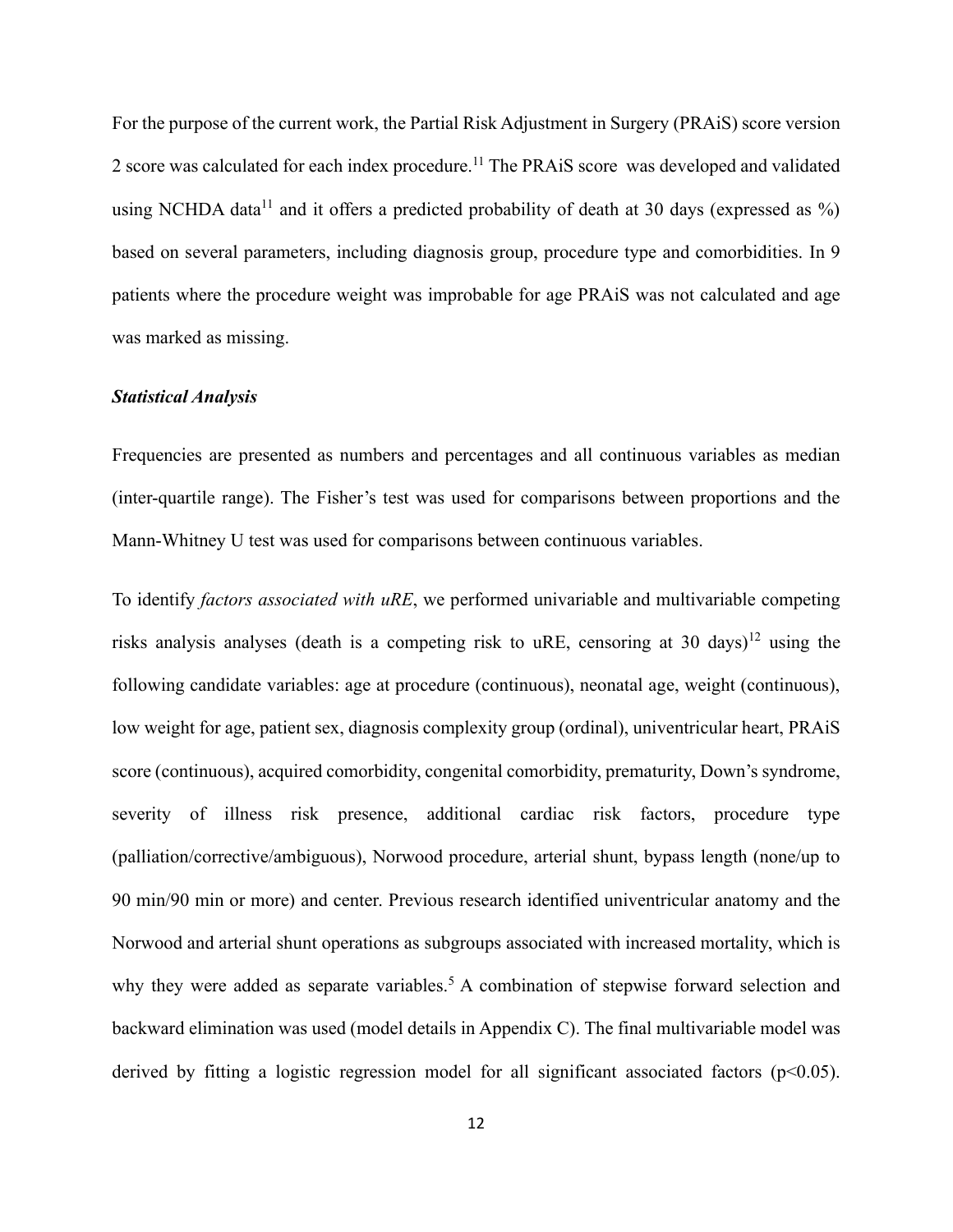Variance inflation factor was used to evaluate significant variable collinearity, which was not observed.

To investigate *mortality attributable to the presence of uRE*, cases with an uRE were matched based on patient and procedure characteristics with controls not having an uRE. This was done using a 1:1 coarsened matching algorithm (CEM command for STATA) with random pruning of unmatched pairs.<sup>13</sup> The matching was augmented stochastically with an approach similar to that used by Sharabiani et al. previously, <sup>14,15</sup> with a total of 1000 matching iterations being done. We compared both mortality rates (Fisher test) and time-to-event mortality estimates (log-rank test). Reported mortality at 30 days/6 months after matching is the median value, while the Fisher/logrank test p values are the geometrical mean in these 1000 iterations. A detailed description of the matching algorithm can be found in the Appendix C.

All statistical analyses were done using the Stata/SE 16.0 package (StataCorp LLC, College Station, Texas, USA). uRE network graphs (Figures 1,2, Supplemental Figure 2) were drafted using the online Flourish Studio platform (Kiln Enterprises Ltd, London, UK) and then manually edited for readability, using raw numerical data found in Appendix D.

# **RESULTS**

A total of 3090 surgical 30 day episodes (with index procedures) pertaining to 2861 patients were included, where 2648 patients had one, 197 had two and 16 had three procedures. In the whole cohort, early (30-day) mortality was 1.3%, 6-month mortality was 3% and the PRAiS score was 1.3%.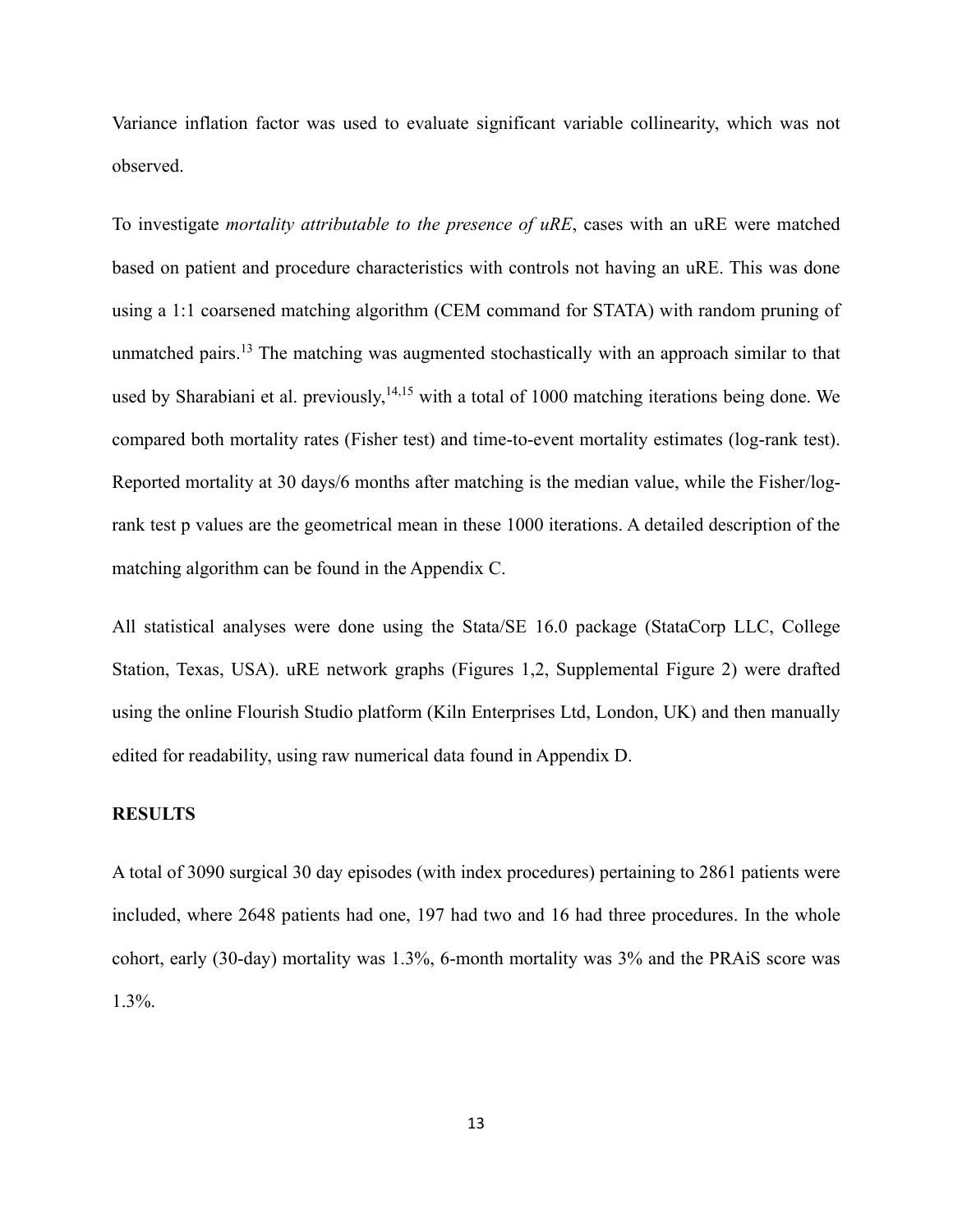A total of 153 uRE's were reported in n=146 patients, resulting in an uRE incidence of 4.7%. Of these, n=89 were cardiac surgical uRE (incidence 2.9%), n=24 cardiac transcatheter (incidence 0.8%), n=26 pacemaker (incidence 0.8%) and n=14 diaphragm plication (incidence 0.4%). Demographic, clinical and procedural data by uRE presence are detailed in Table 1.

The median time to uRE overall was 10 days (IQR 3-17), this breaks down into 6 (2-15) days for cardiac surgery, 12 (7-19) days for transcatheter procedures, 15 (8-21) days for pacemakers and 14 (11-17) days for diaphragm plications, (p=0.002 for between-group comparison).

#### *Relationship between uRE and short term mortality*

Figure 3 summarises early mortality (30 days and 6 months) in patients with and without uRE, before and after matching, as well as 30 day mortality as predicted by PRAiS score. Mortality at 30 days and 6 months was higher in patients with an uRE than in those without (8.9% vs 1%, p<0.001 and 17.1% vs 2.4%, p<0.001, respectively) in the whole cohort, as was 30 days PRAiS predicted mortality  $(2.4\% \text{ vs } 1.3\%, \text{ p} < 0.001)$ . After matching by patient and procedure characteristics, resulting in 74 pairs, 30-day and 6-month mortality were higher in the uRE group compared to controls (6.8% vs 0%, Fisher p=0.1/log-rank p=0.03 and 12.2% vs 1.4%, Fisher p= 0.02/log-rank p=0.006, respectively), while PRAiS predicted 30 day mortality was similar (1.5% vs 1.4%, p=0.9).

# *Unplanned reinterventions by index procedure type*

Incidence of uRE in specific procedure types ranged from 0-22% (Table 2). Among the groups of procedures with more than 20 cases, arterial shunts, mitral valve replacements and Norwood operations had most uRE's, with rates of 22%, 18.2% and 13.7% respectively.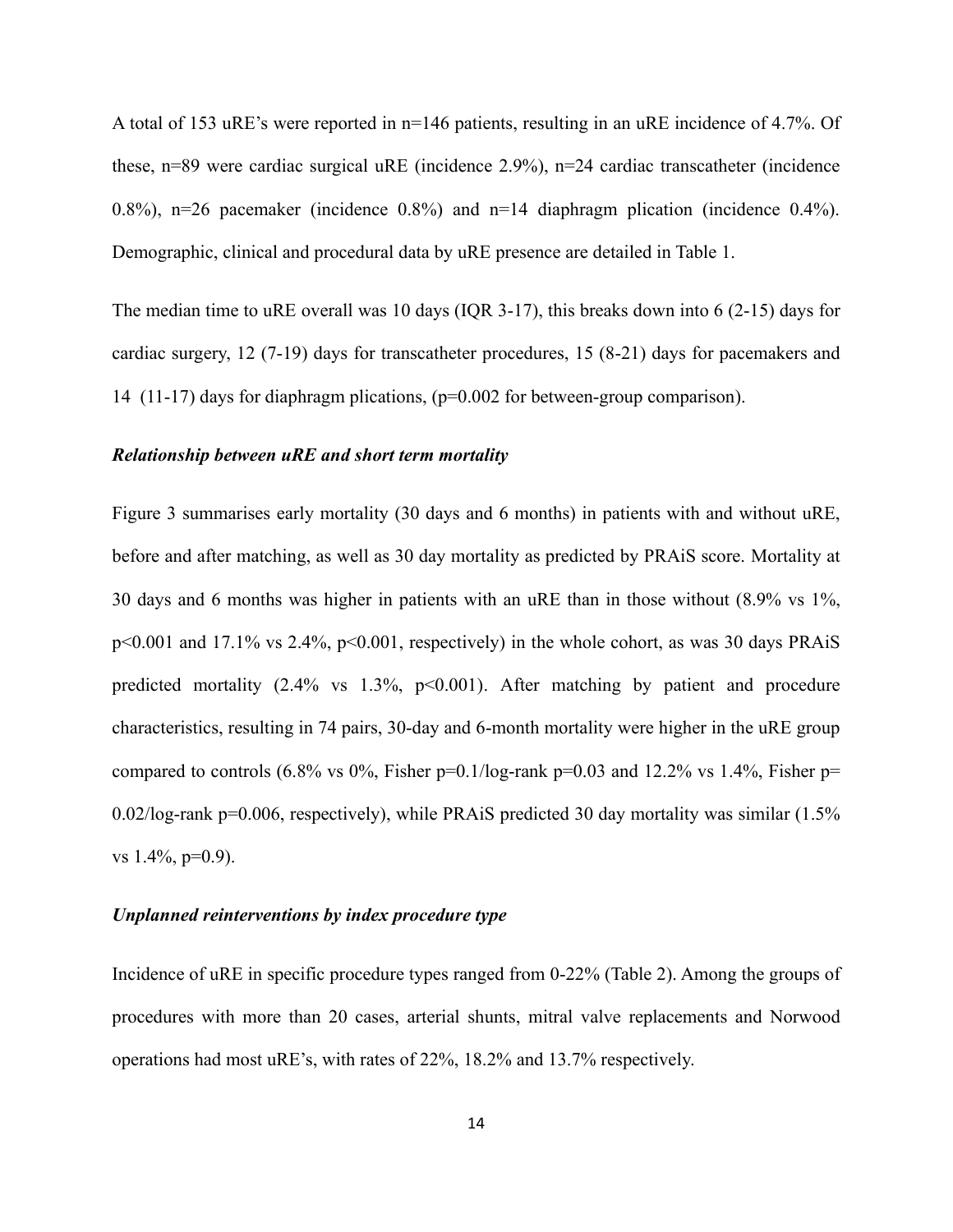The relationship between index procedure and reinterventions is complex. Descriptively, we found several procedure groups which were more likely to be linked by uRE's: surgical uRE's were more common after the Fontan pathway procedures and operations involving aortic arch obstructions or ventricular septal defects (VSD)/tetralogy of Fallot (ToF)/complete atrioventricular septal defect (CAVSD) (Figure 1).; transcatheter uRE's were more common after Fontan pathway procedures and arterial shunts (Figure 2A); pacemaker uRE's (Figure 2B ) and diaphragm plications (Appendix D: Supplemental Figure 2) were more common after procedures involving a VSD or right ventricular outflow tract obstruction and those part of the univentricular route. Of note is that death events at 6 months were distributed evenly between main and smaller index procedure nodes. All numerical values pertaining to index-uRE pairs are found in Appendix D.

# *Factors associated with unplanned reintervention*

Table 3 details factors associated with any uRE, based on univariable and multivariable analysis. Although univariable analysis showed that PRAiS score was associated with uRE risk, the multivariable analysis revealed that only some patient characteristics that go into calculating the PRAiS score remained independently significant (Table 3). There was no center effect in either the univariable or multivariable analyses. Time from index to uRE was not associated with either 30 day or 6 month mortality, overall, or in any of the uRE type subgroups.

#### *Relationship between uRE type, other postoperative morbidities and early mortality*

Postoperatively, patients experiencing an uRE were more likely to also have any of the other specifically collected postoperative morbidities, before or after the uRE (all  $p \le 0.001$ , Table 1).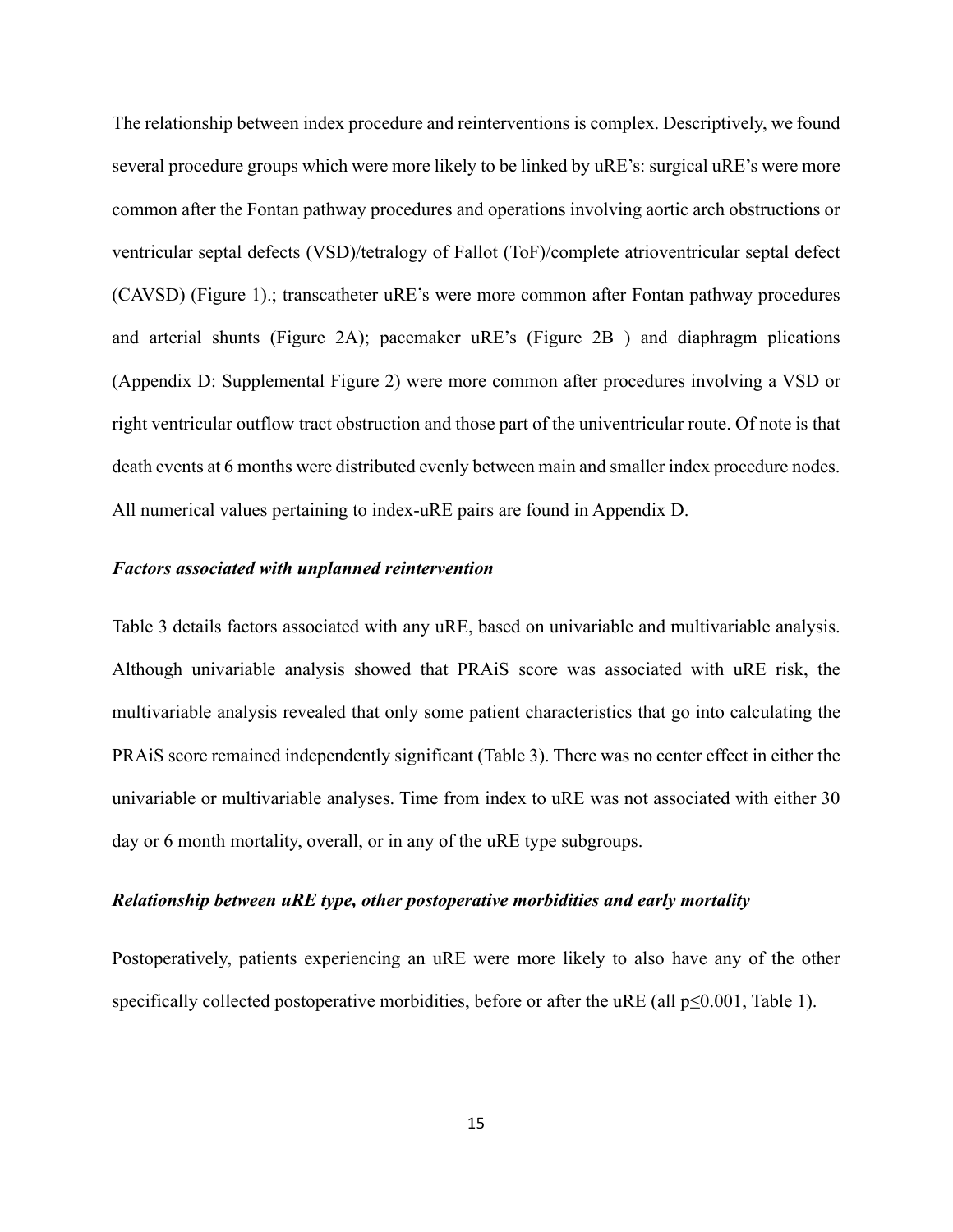Of the 146 patients with uRE, 92 also had another postoperative morbidity, while in 54 the only complication was the uRE. As shown in Table 4, the mortality at 30 days and 6 months was significantly higher when uRE was not the only postoperative morbidity, compared to isolated uRE (30-day: 14.1% vs 0%, 6-month: 22.8% vs 7.4%,  $p<0.001$  for both comparisons). Early mortality was highest after cardiac surgical uRE's (30-day: 12.4%, 6-month: 21.4%) and isolated diaphragm plication uRE (30-day: 1 of 9 patients, 6-month: 3 of 9 patients) and lower after transcatheter cardiac uRE (30-day: 4.4%, 6-month: 13%), while no deaths were observed after pacemaker uRE's. Mortality in uRE's with multiple morbidities was consistently higher compared to uRE only, in all three uRE subgroups where deaths were observed (Table 4). Due to the intricacies involved in evaluating sequences of events, a detailed analysis of the interaction between uRE and each morbidity type was not attempted at this time.

#### **DISCUSSION**

Unplanned reinterventions are relatively common after pediatric cardiac surgery, occurring in 4.7% of procedures in this multicentre prospective study. We hypothesised that uRE's would be associated with early mortality independent of known preoperative factors. We found that mortality was higher at 30 days and 6 months after uRE's compared to those without uRE's (8.9% vs 1% and 17.1% vs 2.4%, respectively) and this difference persisted after matching for preoperative and operative factors (6.8% vs 0% and 12.2% vs 1.4%, respectively, Figure 3). uRE's were strongly linked to the occurrence of other morbidities, with fewer early deaths being observed in cases where the only complication was an uRE, compared to multiple morbidities. In terms of uRE types, most of the morbidity and mortality burden was associated with cardiac surgical reinterventions, less so with transcatheter uREs. No deaths occurred in patients having an unplanned pacemaker procedure.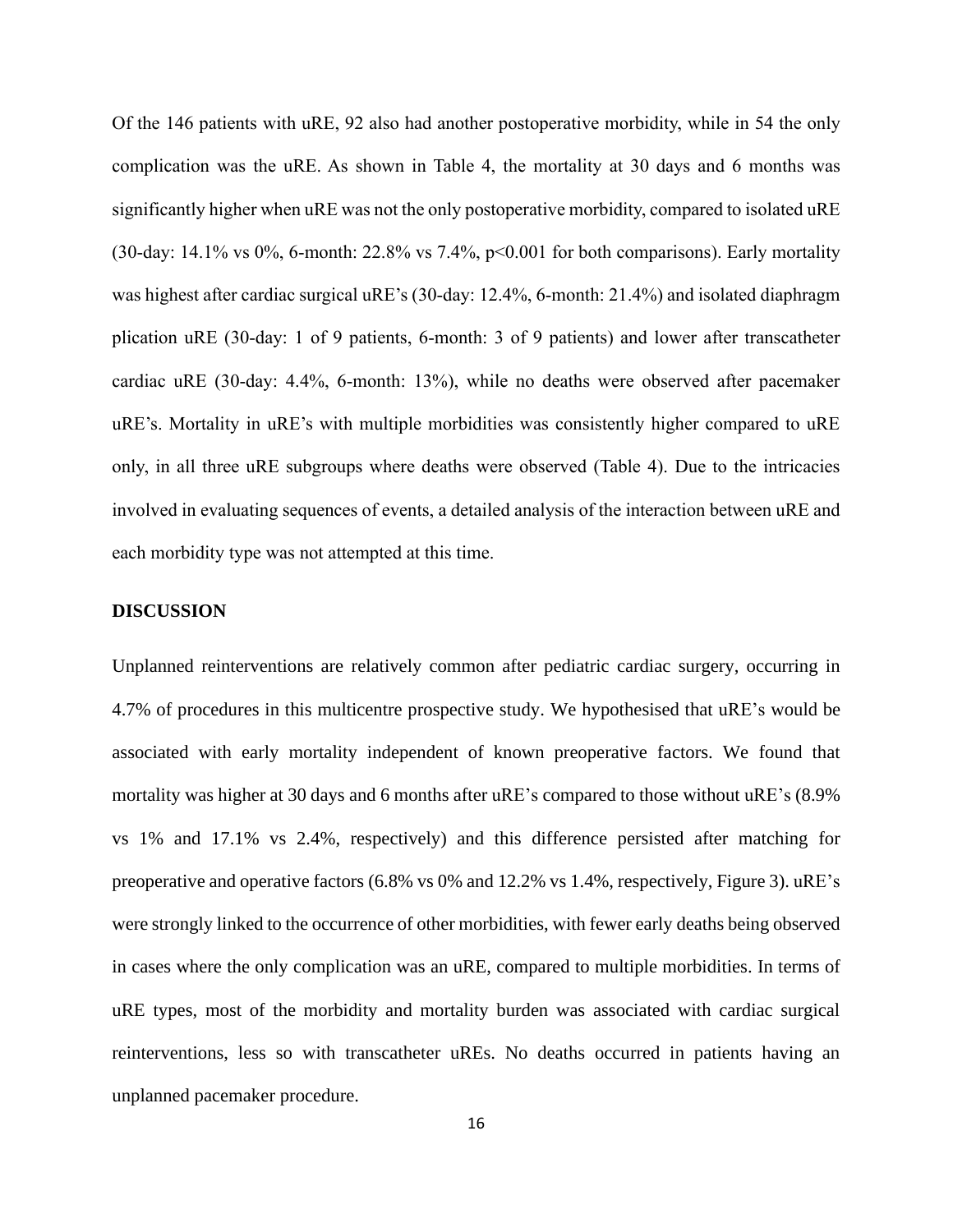Our findings underscore the importance of uRE as a quality metric, and more importantly as a clinically relevant outcome, with ramifications for patient counselling given significantly altered patient trajectory. Nevertheless, caution needs to be observed if uRE is to be used as a metric for quality of care, as it does not reflect the entirety of the clinical picture: the different types of postoperative morbidities are clearly interconnected, and linked to later mortality, as previously shown<sup>9</sup>, but the direction of causality among them is not clear. In addition, having uRE alone as a measure of quality could incentivise avoiding or postponing reinterventions, and this in itself could result in poor outcomes.

Few studies describe the reintervention burden in pediatric patients undergoing cardiac surgery. Our previous report from the NCHDA in the UK showed a 3.5% early cardiac surgical reintervention rate,<sup>5</sup> while two recent analyses from the STS database found a 5.4% unplanned reintervention rate (*surgical or catheter-based*),<sup>4</sup> and a 2.5% incidence of transcatheter reinterventions, all very similar figures to the current study, despite very different mechanisms of collection and definitions.

Reinterventions (early or unplanned) have been associated with early mortality in previous reports, and this is true after most types of operations.<sup>4,5,8</sup> An STS report also found that after adjusting for some patient-related factors, albeit few procedure-related ones, unplanned reintervention was independently associated with operative mortality.<sup>4</sup> In this study we found that uRE's were more commonly associated with certain procedures, such as those from the Fontan pathway, other palliative operations and operations performed in heart conditions with VSD, aortic coarctation or RVOT obstruction (Figure 1), which is consistent with previous data we reported from the NCHDA.<sup>5</sup> Neonates, univentricular heart, preoperative severe of illness, and palliative procedures (arterial shunt specifically), were also associated with uRE, and represent patient groups where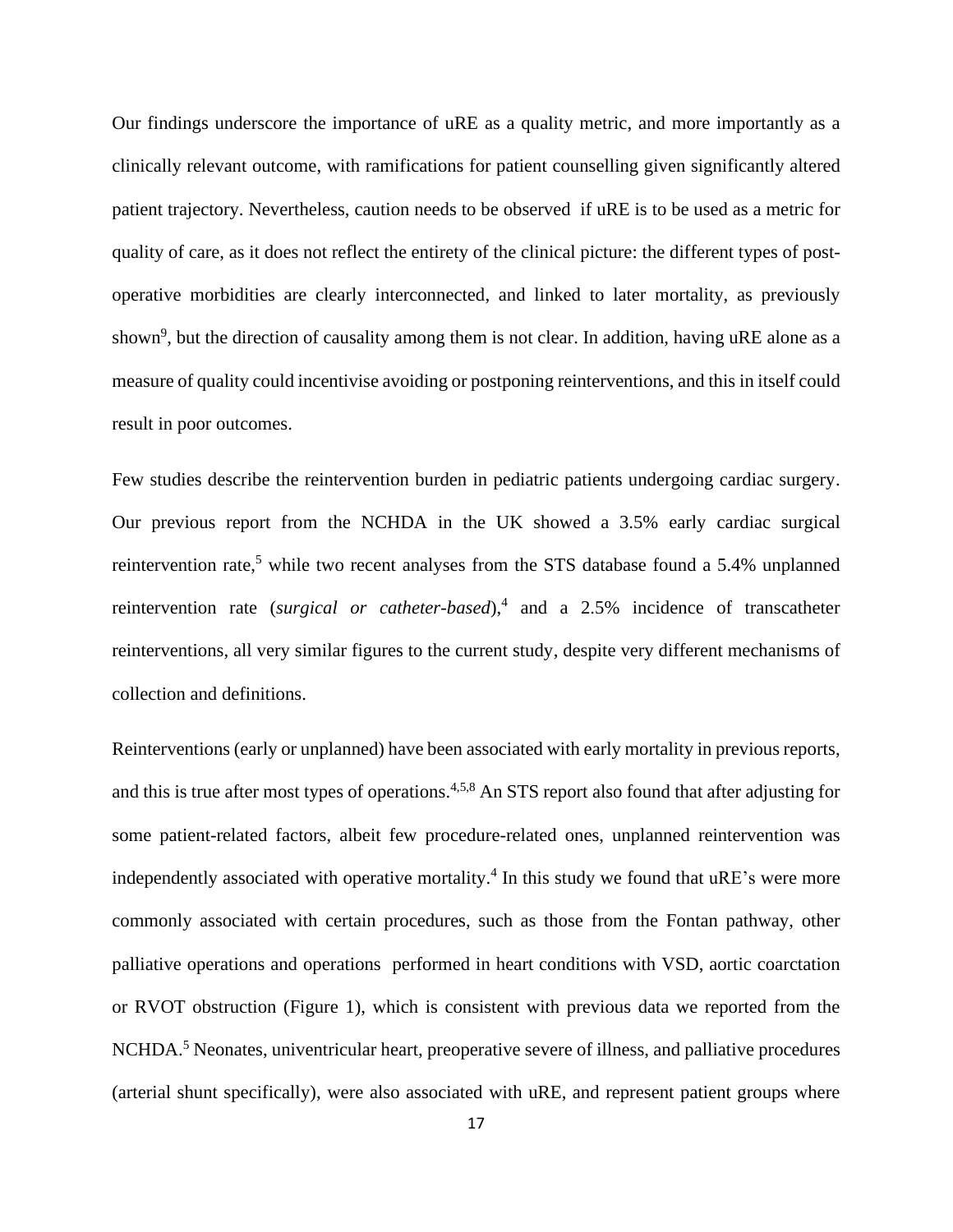targeted measures to avoid uRE's can be directed, such as more detailed imaging to avoid undiagnosed lesions, or aggressive postoperative surveillance of at risk cases. We found that most deaths occurred after surgical type uRE's, less so after transcatheter uRE. Similarly, Thibault et al. reported that unplanned transcatheter reinterventions increased the mortality risk, but with no correlation to failure to rescue. $8$  We also found a notable burden of mortality after isolated diaphragm plications. While this was intriguing, we were unable to infer on a possible cause, or whether this is simply a spurious result, as most of these patients (7/9) had complex underlying disease or pre-existing comorbidities.

Interestingly, Costello et al. report that the STS-EACTS mortality category, based almost entirely on procedure type, was independently associated with uRE's.<sup>4</sup> We found that PRAiS score, also a surgical mortality risk score, was associated with uRE only in univariable analysis, but not multivariable analysis; only some of the characteristics included in the calculation of the PRAiS score were predictive of uRE. We speculate that one single preoperative "complexity" score would not be able to accurately predict uRE's, especially one derived from mortality data, as uRE's are also linked to operative performance and postoperative factors. Evaluating the full treatment pathway from preoperative factors to postoperative events is attractive, but conceptually challenging. The recently proposed notion of "residual lesion score" from the Pediatric Heart Network<sup>3</sup>, based on previous work on technical performance scores<sup>16</sup> is one such attempt, and could offer even more insight into the mechanisms of unplanned reinterventions.

Based on these previous reports, we hypothesised that it is not just patient factors which influence the outcomes after uRE's, but also procedure-related factors. To test this hypothesis, we matched patients by preoperative characteristics and also inside diagnosis and procedure group strata having an uRE remained associated with significantly increased mortality at 6 months, but not at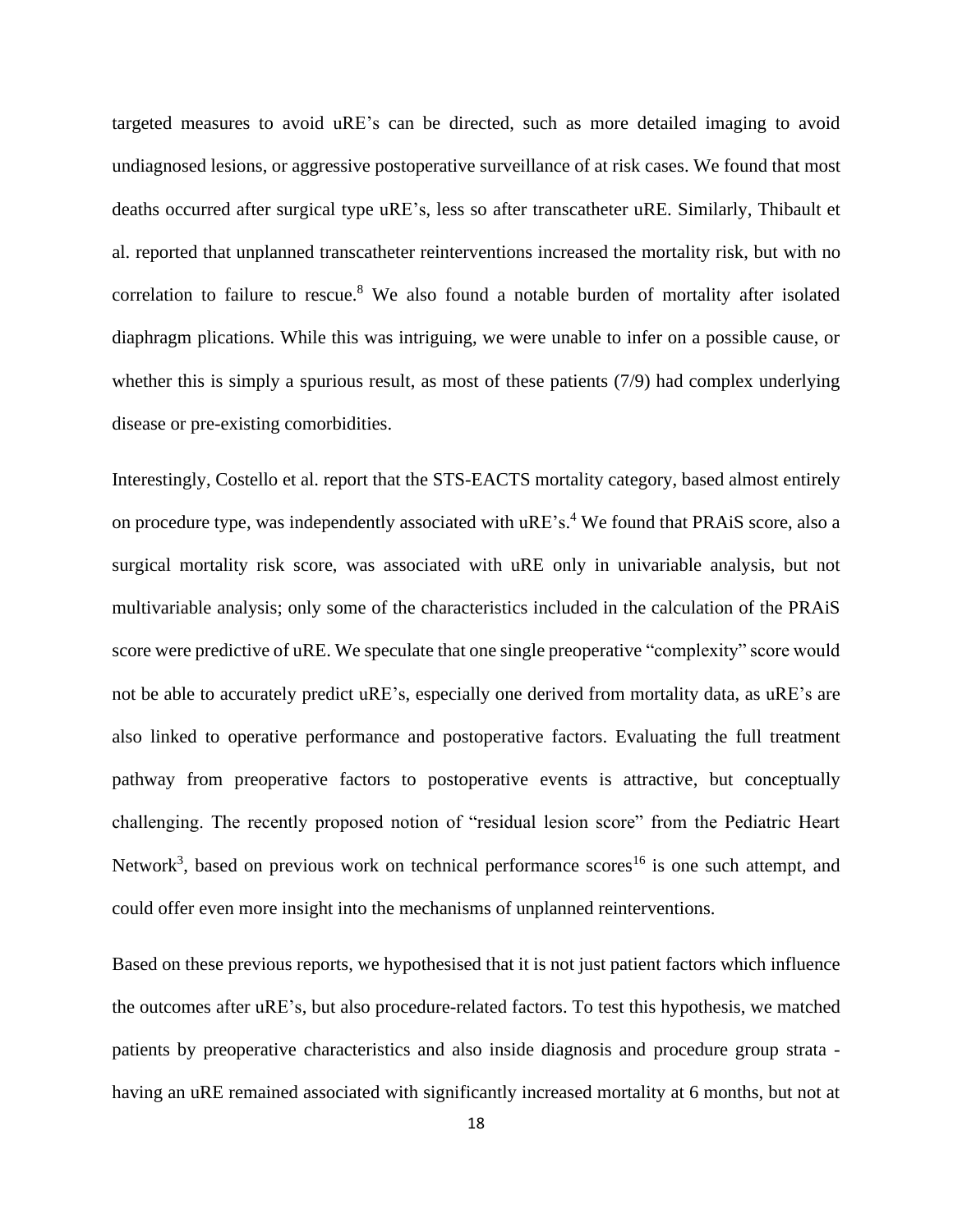30 days, likely due to lack of statistical power for the latter. This supports the logical notion that uRE modifies the outcome pathway predicted by preoperative factors alone. One step further, we performed a post hoc exploratory analysis on how uRE relates to other postoperative complications, and found that most of the deaths occurred in those where more than one complication occurred; the final outcomes in these patients are determined by the interaction of all postoperative events, rather than just one (in this case the uRE). This hypothesis warrants future studies with carefully selected methodologies such as multistate regression models.

The prospective study on which this current work was based was born out of the necessity to better understand the effect of morbidities after pediatric cardiac surgery and to explore routes to improve patient care. This field needed clearer definitions, especially when it comes to cardiac reinterventions. The advantage of a prospective design was that the judgement on whether the reintervention was "unplanned" was taken by consensus, which might make for a more robust classification. Empirically, it was found by the team that in some of the more complex cases, even by combining prospective data collecting with team consensus and re-evaluation, classifying some reinterventions still had a degree of subjectivity. Research staff collecting data needed to be well trained and knowledgeable in the field of congenital heart disease, since many procedure sequences tend to be complex. We advise caution when evaluating if and how "unplanned reintervention" should play a larger role in institutional or national quality of care evaluation. The alternative, "early reintervention" (irrespective of planned /unplanned status) has the disadvantage of indiscriminately including procedures which are part of the natural treatment pathway. <sup>5</sup> Within the first 30 days this should be a rare occurrence so the clear advantage for early reintervention is that this measure can be extracted with minimal effort from existing databases and subsequently interpreted in context. We believe that the notion of "unplanned reintervention" holds value for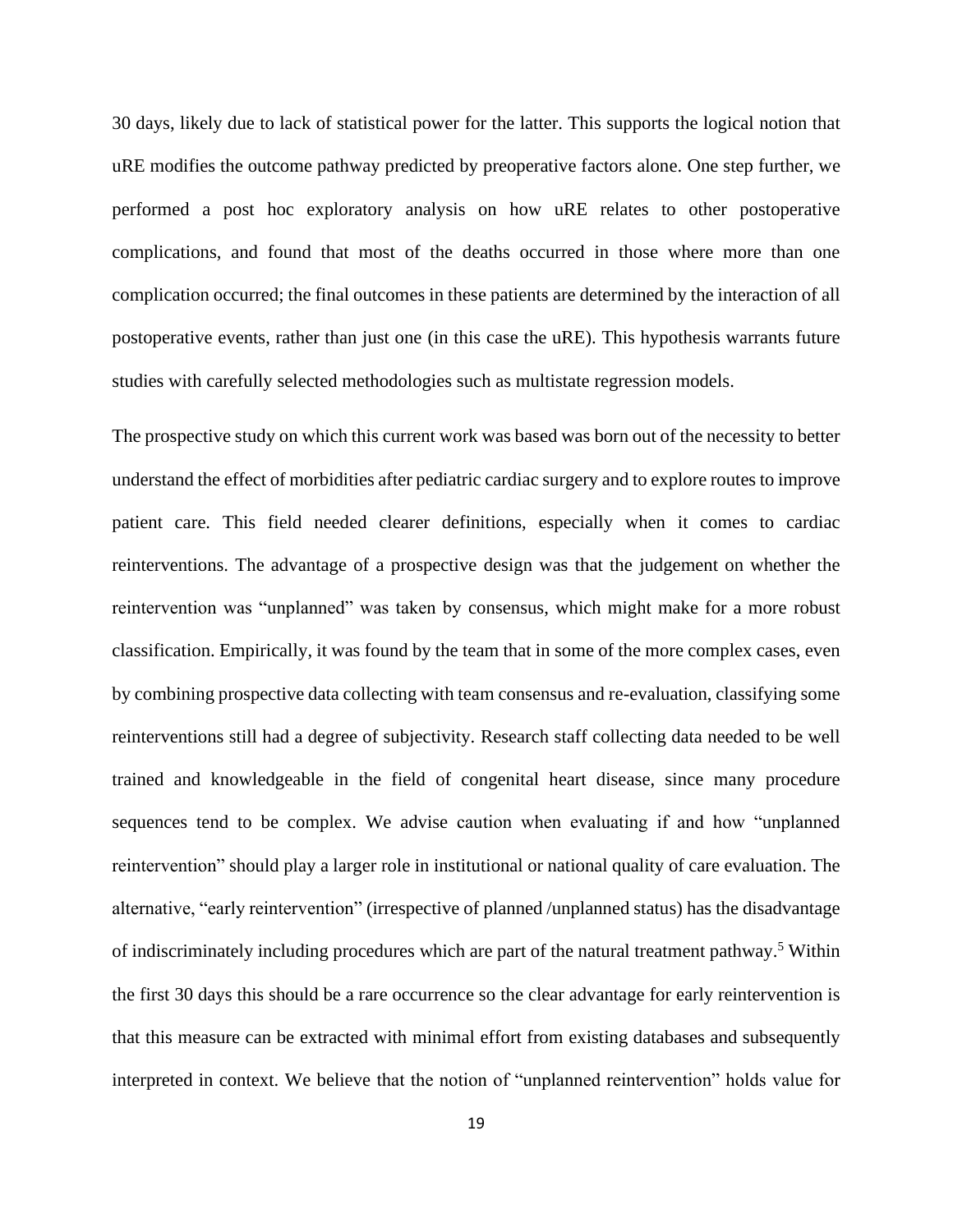clinical practice, as shown in the current work, since it can reflect the "true" morbidity the patient suffers. Whether a relatively subjective and complex notion term can be implemented in large scale reporting requires further research. We plan to use the framework provided by this study to compare "unplanned" and "early" reinterventions to understand how they can be better implemented in future quality of care evaluation strategies.

# *Limitations*

This study included consecutive patients with any type of congenital heart disease, undergoing any type of surgical procedure, and thus resulted in a high degree of patient diversity. The decision on timing and reintervention type was not reviewed by the study team, being assumed that the best decision was taken by the clinical team. This might have resulted in variations in practice, but no centre effects was ultimately observed in relation to the studied outcomes. Classification of a procedure as uRE, even based on a pre-stated definition, was subjective at times and required decisions by consensus of the team leading to potential for bias, albeit lessened by the multicenter nature of the study team. The very restrictive matching limited the scope of the analysis post matching to just simple descriptive methods. Although there was robust matching in all available strata limited details on the anatomy, besides diagnosis categories, were available. This can result in unaccounted for differences in matching, although the stochastic approach contributes to minimising this risk. We did not have precise details of the timing for each morbidity occurrence and this limited our interpretation of the relationship between all 9 morbidities and 6-month mortality. Finally, since early reinterventions not considered as uRE were discarded early in the data collection, and detailed information on their nature was not subsequently added to the final dataset, the analysis did not allow for a comparison between the role of uRE and the more conventional early reintervention in predicting outcomes; this is planned to be a future analysis.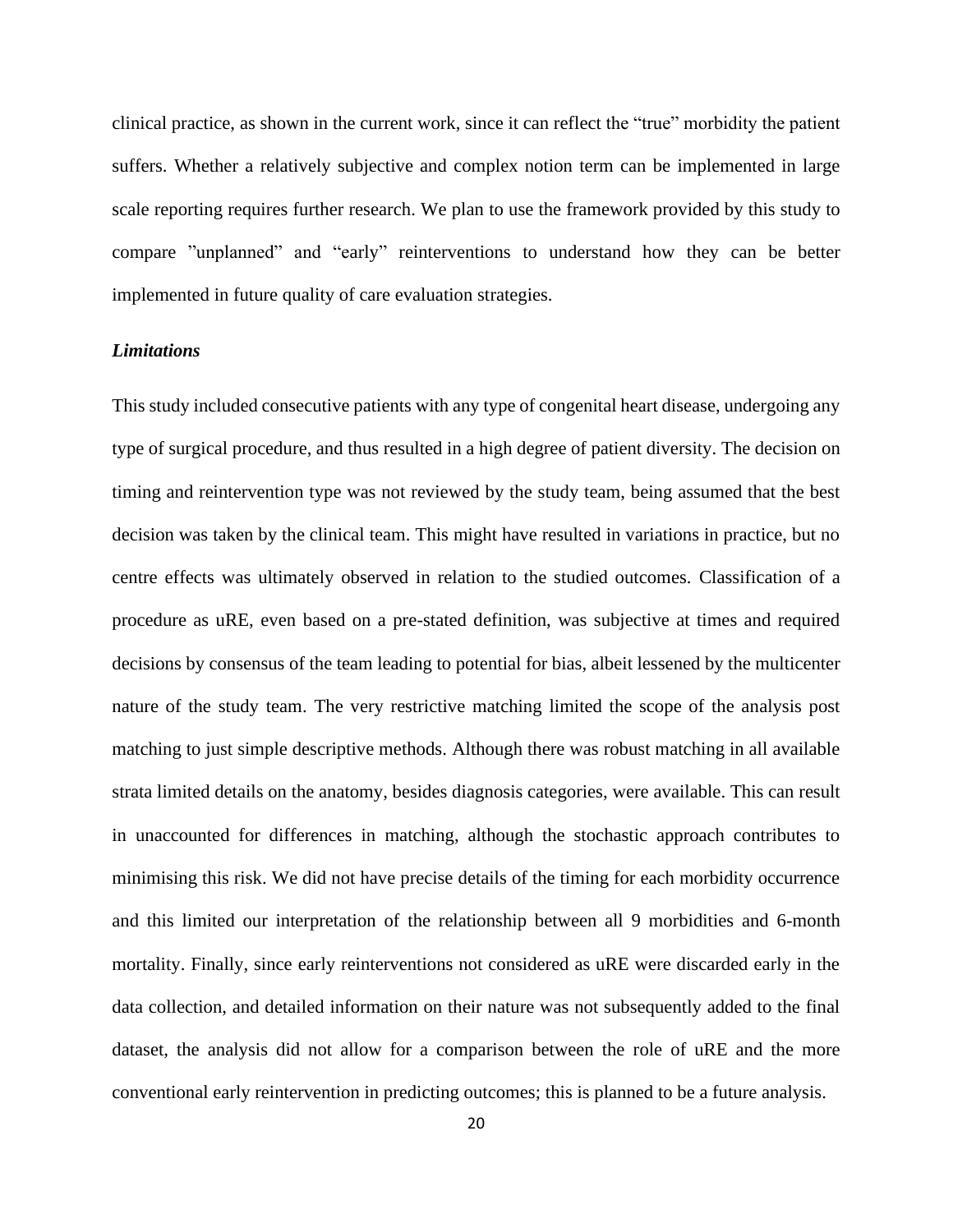# *Conclusion*

Unplanned reinterventions are a relatively frequent complication, occurring after 4.7% of pediatric cardiac operations and are associated with increased early mortality after matching for patient, diagnosis and procedure-related factors. We found that specific, selected factors, rather than the overall estimated risk, or case complexity, were better associated with uRE. Certain diagnoses (univentricular heart), procedures (arterial shunt)or patient profiles (neonate) are independently linked to uRE's, while PRAiS score, as a surgical risk score, is not once several components of its score are independently included. Surgical cardiac uREs were more frequent and had higher mortality compared to transcatheter cardiac uREs, with no deaths observed after pacemaker uREs. Other postoperative complications are more frequent in patients having an uRE, and increase early mortality, compared to uRE alone, warranting a more focused look at multimorbidities in this context.

#### **ACKNOWLEDGEMENTS**

We thank all those involved in the initial project design and data collection, which included Alison Jones, Andrew Parry, Anne Keatley-Clarke, Bea Tuten, Bill Gaynor, Branko Mimic, Carrie Cherrington, Isobel Mcleod, Joanne Webb, John Stickley, Jon Smith, Karen Sheehan, Kate Bull, Kate Penny-Thomas, Kathleen Selway, Lisa Allera, Liz Smith, Luke Maidment, Lyvonne Tume, Michael Vath, Natasha Khan, Ray Samson, Rhian Lakhani, Rob Tulloh, Rodney Franklin, Sarah Bohannon, Sheryl Snowball, Sinead Cummins, Teresa Dickson, Thomas Witter, Tom Treasure, Trevor Ritchens, Vibeke Hjortdal, and all the patients who participated in the study.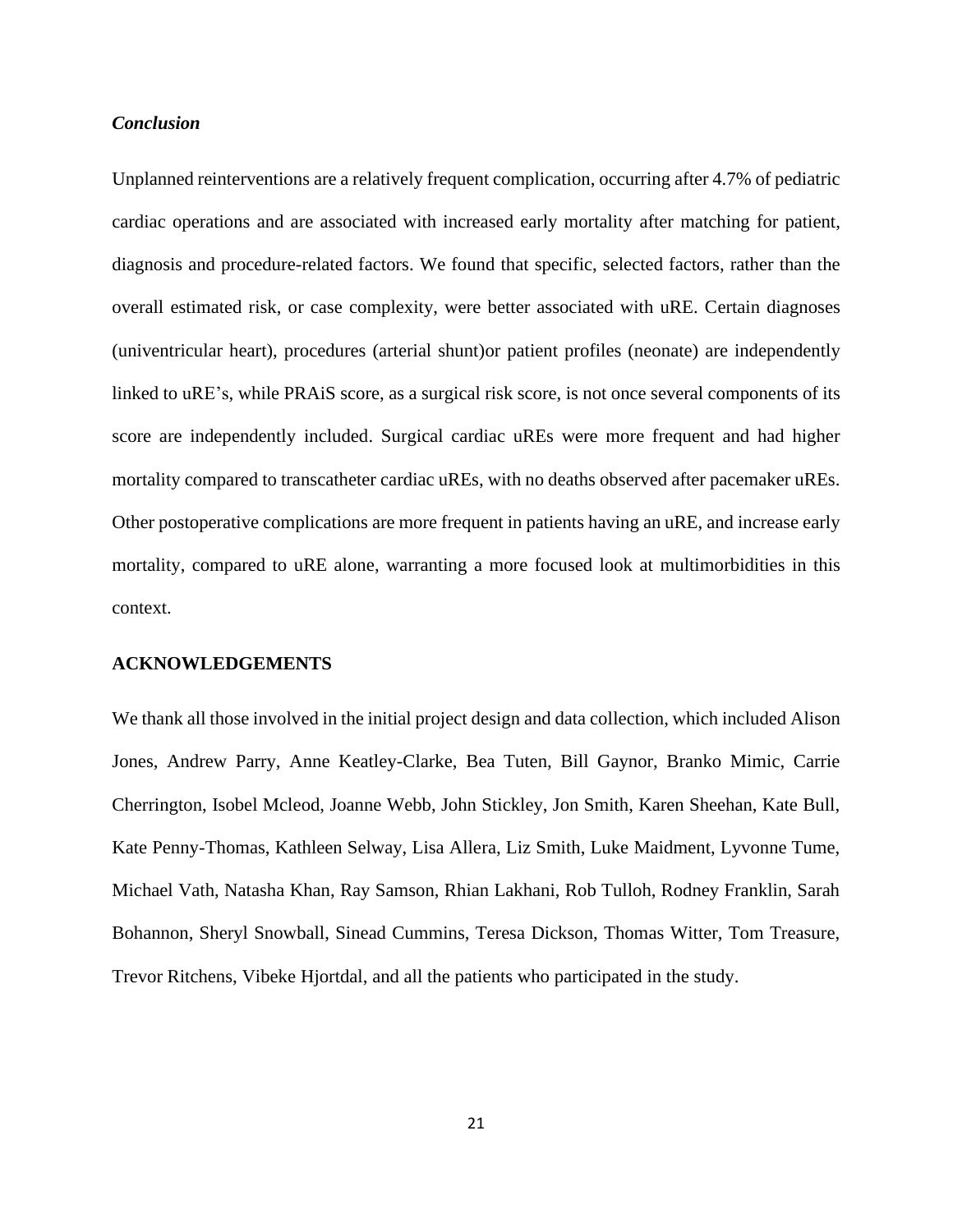#### **REFERENCES**

- 1. Brown KL, Crowe S, Franklin R, et al. Trends in 30-day mortality rate and case mix for paediatric cardiac surgery in the UK between 2000 and 2010. *Open Hear*. 2015;2(1):e000157. doi:10.1136/openhrt-2014-000157
- 2. Jacobs JP, He X, Mayer JE, et al. Mortality Trends in Pediatric and Congenital Heart Surgery: An Analysis of The Society of Thoracic Surgeons Congenital Heart Surgery Database. In: *Annals of Thoracic Surgery*. Vol 102. Elsevier USA; 2016:1345-1352. doi:10.1016/j.athoracsur.2016.01.071
- 3. Nathan M, Trachtenberg FL, Van Rompay MI, et al. The Pediatric Heart Network Residual Lesion Score Study: Design and Objectives. *J Thorac Cardiovasc Surg*. 2019. doi:10.1016/j.jtcvs.2019.10.146
- 4. Costello JM, Mongé MC, Hill KD, et al. Associations Between Unplanned Cardiac Reinterventions and Outcomes After Pediatric Cardiac Operations. *Ann Thorac Surg*. 2018;105(4):1255-1263. doi:10.1016/j.athoracsur.2017.10.050
- 5. Fiorentino F, Stickley J, Dorobantu D, et al. Early Reoperations in a 5-Year National Cohort of Pediatric Patients With Congenital Heart Disease. *Ann Thorac Surg*. 2016;101(4):1522- 1529. doi:10.1016/j.athoracsur.2015.12.039
- 6. Congential Heart Quality Dashboard 2015/16. https://www.england.nhs.uk/commissioning/wp-content/uploads/sites/12/2015/04/congntlhrt-def-15-16.pdf.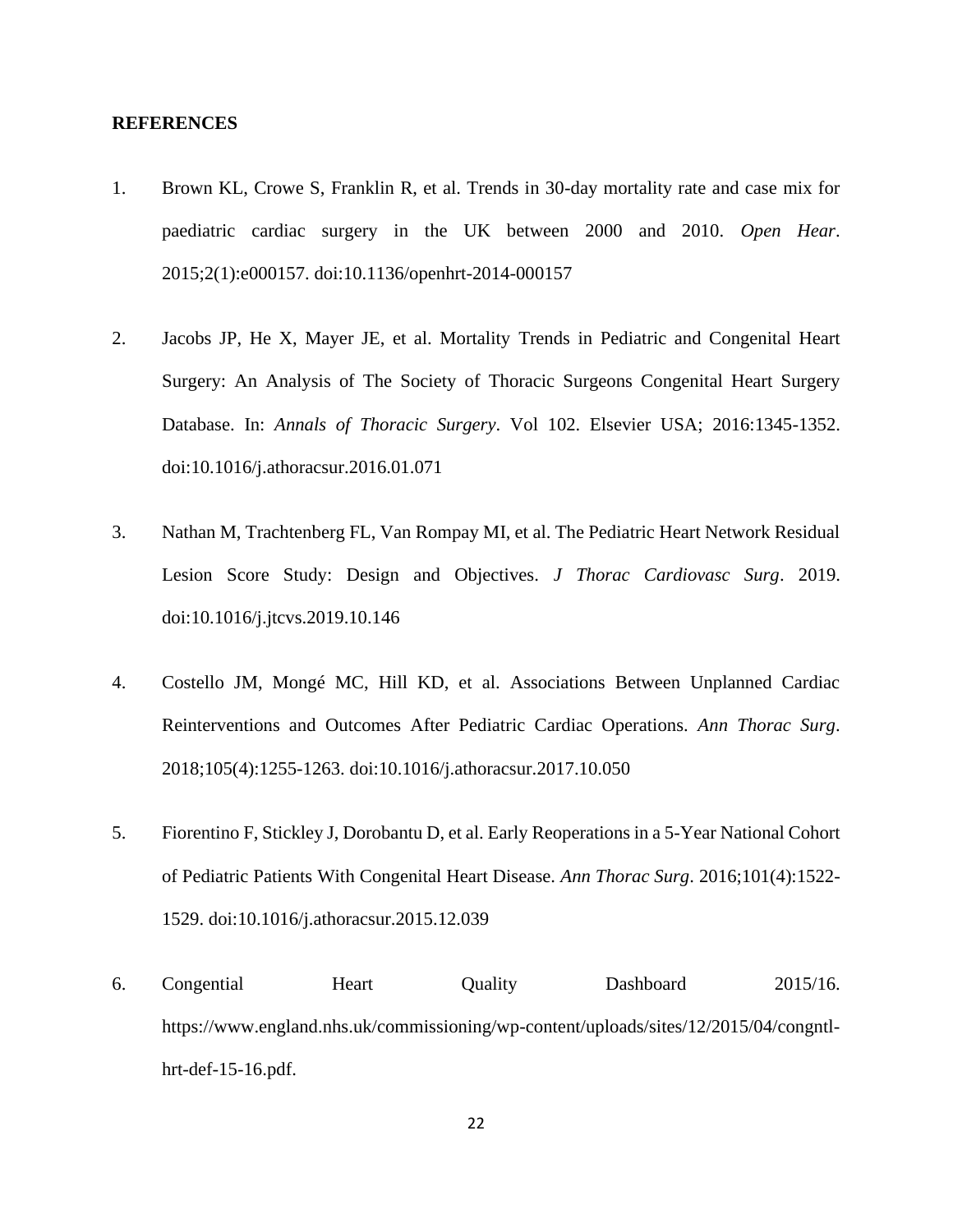- 7. National Congenital Heart Disease Audit 2019 Summary Report. https://www.hqip.org.uk/wp-content/uploads/2019/09/Ref-129-Cardiac-NCHDA-Summary-Report-2019-FINAL.pdf.
- 8. Thibault D, Wallace AS, Jacobs ML, et al. Postoperative Transcatheter Interventions in Children Undergoing Congenital Heart Surgery: An Analysis of the Society of Thoracic Surgeons Congenital Heart Surgery Database. *Circ Cardiovasc Interv*. 2019;12(6). doi:10.1161/CIRCINTERVENTIONS.119.007853
- 9. Brown KL, Ridout D, Pagel C, et al. Incidence and risk factors for important early morbidities associated with pediatric cardiac surgery in a UK population. In: *Journal of Thoracic and Cardiovascular Surgery*. Vol 158. Mosby Inc.; 2019:1185-1196.e7. doi:10.1016/j.jtcvs.2019.03.139
- 10. Pagel C, Brown KL, McLeod I, et al. Selection by a panel of clinicians and family representatives of important early morbidities associated with paediatric cardiac surgery suitable for routine monitoring using the nominal group technique and a robust voting process. *BMJ Open*. 2017;7(5):e014743. doi:10.1136/bmjopen-2016-014743
- 11. Pagel C, Rogers L, Brown K, et al. Improving risk adjustment in the PRAiS (Partial Risk Adjustment in Surgery) model for mortality after paediatric cardiac surgery and improving public understanding of its use in monitoring outcomes. *Heal Serv Deliv Res*. 2017;5(23):1- 164. doi:10.3310/hsdr05230
- 12. Fine JPJ, Gray RJ, Grey R. A proportional hazards model for the subdistribution of a competing risk. *J Am Stat Assoc*. 1999;94(446):496-509.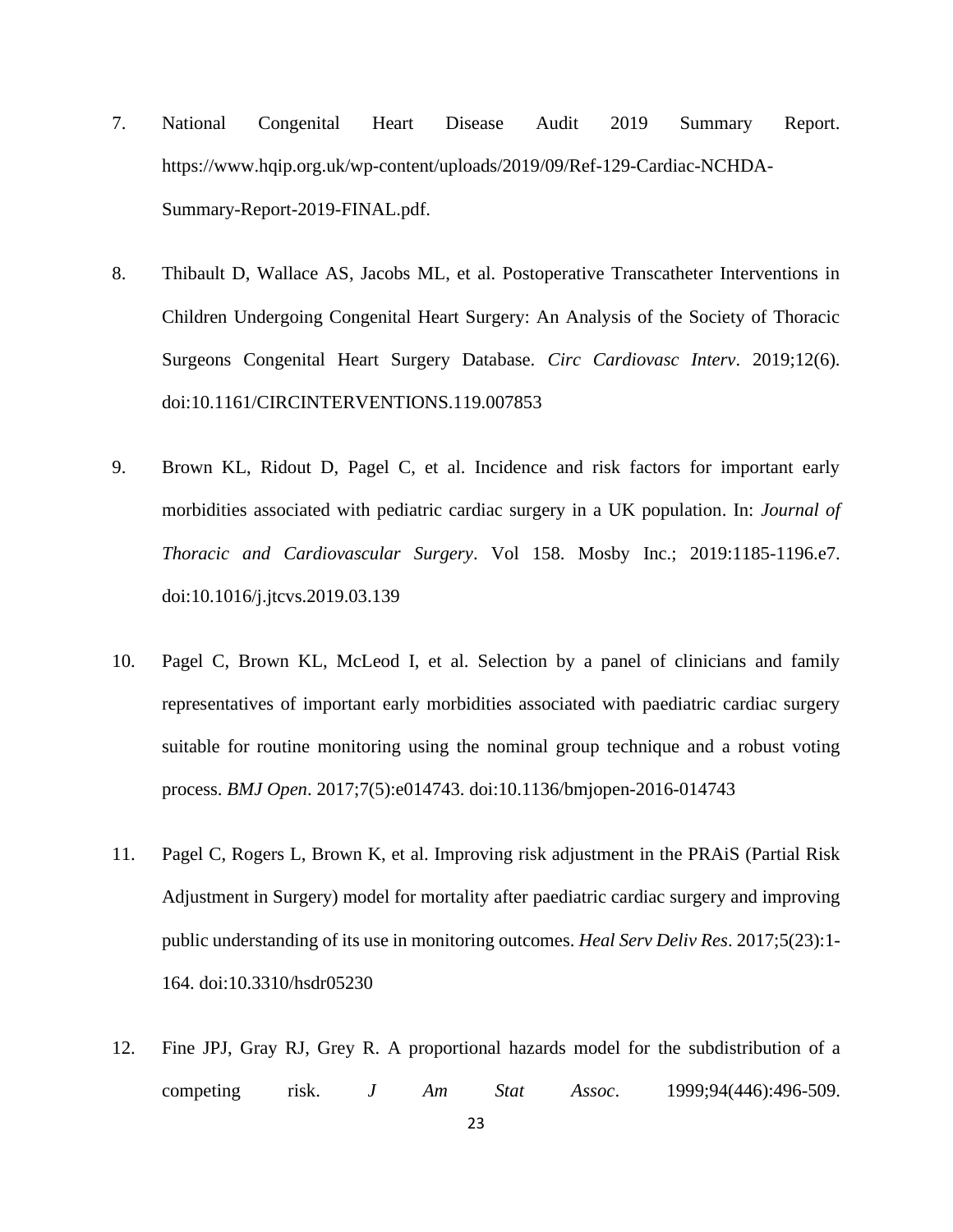doi:10.1080/01621459.1999.10474144

- 13. Blackwell M, Iacus S, King G, Porro G. Cem: Coarsened exact matching in Stata. *Stata J*. 2009;9(4):524-546. doi:The Stata Journal
- 14. Sharabiani MTA, Dorobantu DM, Mahani AS, et al. Aortic Valve Replacement and the Ross Operation in Children and Young Adults. *J Am Coll Cardiol*. 2016;67(24):2858-2870. doi:10.1016/j.jacc.2016.04.021
- 15. Sharabiani MT, Mahani AS. SAMUR: Stochastic Augmentation of Matched Data Using Restriction Methods. R package version 0.6. 2015. http://cran.rproject.org/package=SAMUR.
- 16. Nathan M, Karamichalis J, Liu H, et al. Technical Performance Scores are strongly associated with early mortality, postoperative adverse events, and intensive care unit length of stay-analysis of consecutive discharges for 2 years. *J Thorac Cardiovasc Surg*. 2014;147(1):389-394, 396.e1-396.e3. doi:10.1016/j.jtcvs.2013.07.044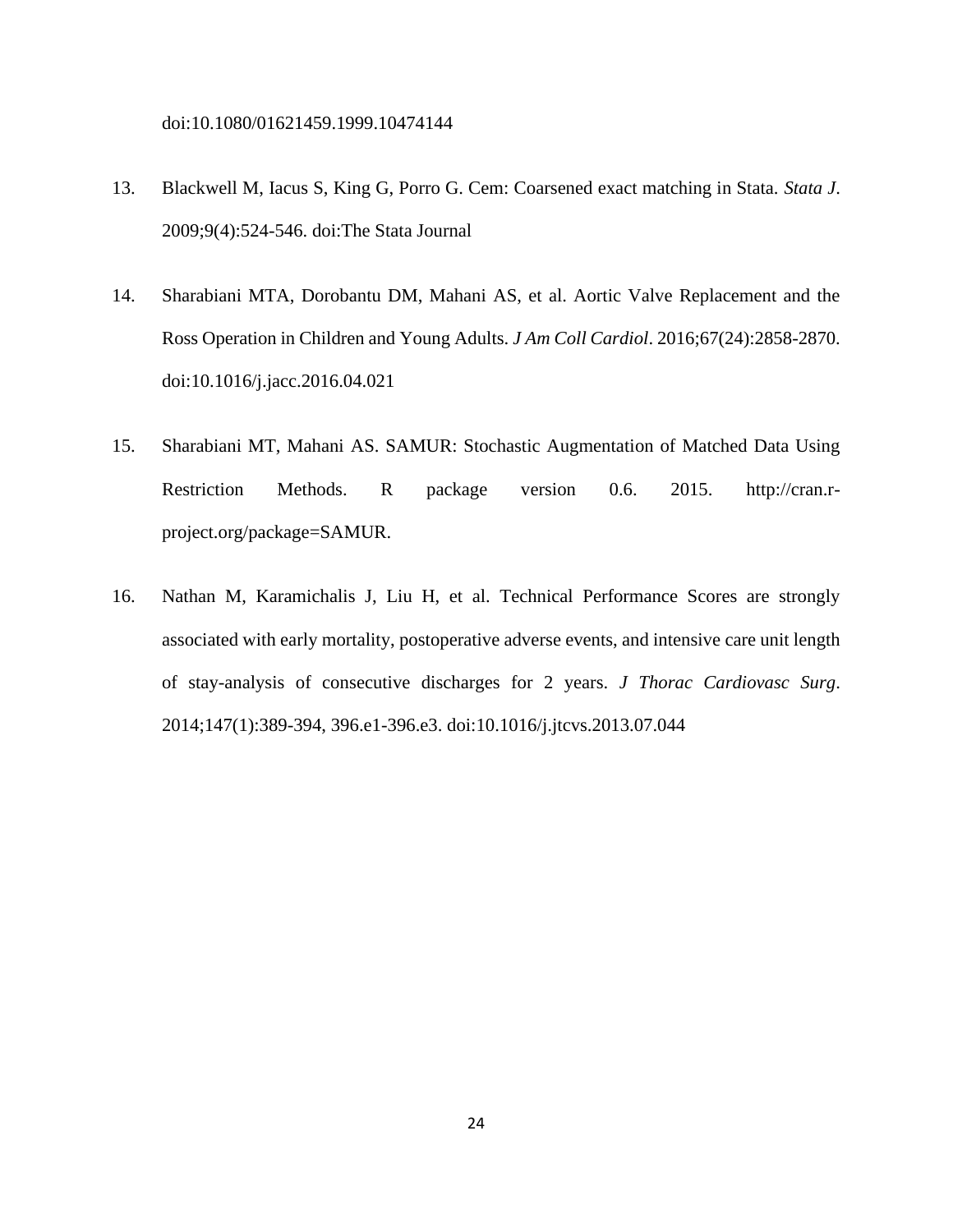#### **FIGURES AND LEGENDS**

**Figure 1.** Network graph of index-surgical cardiac uRE pairs. All nodes are scaled to the number of procedures, and all connections to the number of specific pairs. Surgical uRE's are more common after Fontan pathway procedures, aortic coarctation/aortic arch hypoplasia interventions and procedures involving a (atrio)ventricular septal defect/tetralogy of Fallot; Complete numerical raw data are detailed in Appendix D.

AoV, aortic valve; ASD, atrial septal defect; AVR, aortic valve replacement; CAV, common atrioventricular valve; CAVSD, complete atrioventricular septal defect; CoA, coarctation of the aorta; MV, mitral valve; DORV, double outlet right ventricle; DKS, Damus-Kaye-Stansel; PA, pulmonary artery; IAA, interrupted aortic arch; PA-VSD, pulmonary atresia with septal defect; PDA, patent arterial duct; RVOTO, right ventricular outflow tract obstruction; RV-PA, right ventricle to pulmonary artery; SAS, subaortic stenosis; SVAS, Supravalvar aortic stenosis repair; SVC, superior vena cava; TAPCV, totally anomalous pulmonary venous connection; ToF, tetralogy of Fallot; TV, tricuspid valve; VSD, ventricular septal defect.

**Figure 2.** Network graph of index-transcatheter cardiac uRE and index-pacemaker uRE pairs. All nodes are scaled to the number of procedures, and all connections to the number of specific pairs. A) Transcatheter uRE's occur mostly after Fontan pathway procedures and arterial shunts; B) Pacemaker uRE's occur after ventricular septal defect or right ventricular outflow tract obstruction procedures; complete numerical raw data are detailed in Appendix D. Abbreviations in Figure 1 legend.

**Figure 3.** PRAiS-predicted 30-day mortality, observed 30-day mortality and observed 6- month mortality by uRE presence, in the whole group and in matched pairs. Patients with uRE had higher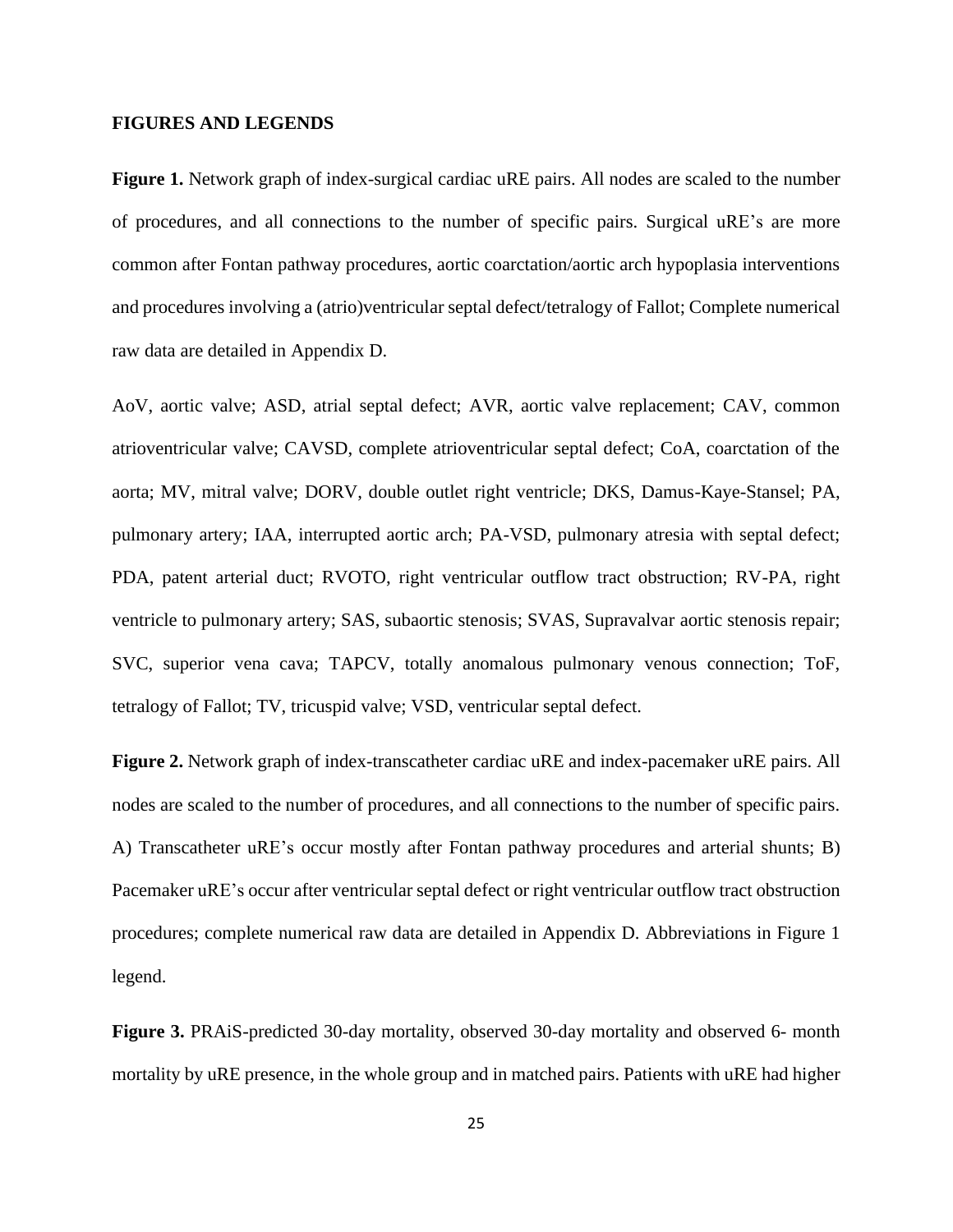30-day and 6-month mortality than those without and the differences persist even after exact matching. The difference in predicted 30-day mortality between those with and without an uRE is small in the whole group, and not significant after matching, suggesting peri-procedural factors contributing to the mortality effect of the uRE.

PRAiS, Partial Risk Adjustment in Surgery; uRE, unplanned reinterventions.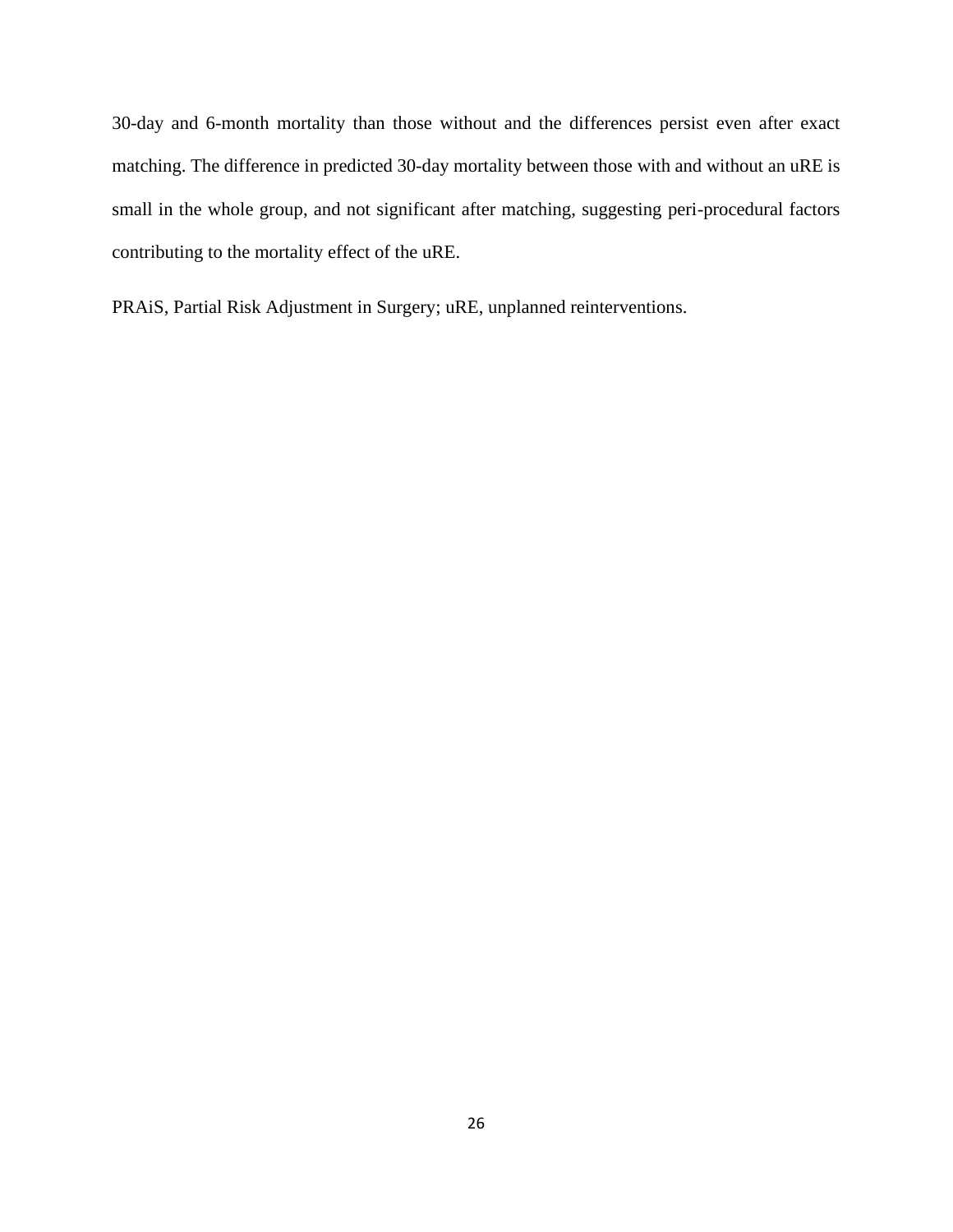# **TABLES**

| Table 1. Demographic, clinical and procedural data in procedures with and without an uRE |                |                 |                |         |  |  |
|------------------------------------------------------------------------------------------|----------------|-----------------|----------------|---------|--|--|
|                                                                                          | With uRE       | Without uRE     | Total          | p value |  |  |
|                                                                                          | $n=146$        | n=2944          | $n=3090$       |         |  |  |
| Demographic                                                                              |                |                 |                |         |  |  |
| Age, $(y)$ , $(IQR)$                                                                     | 0.3            | 0.6             | 0.7            | < 0.001 |  |  |
|                                                                                          | $(0.03-1)$     | $(0.2 - 3.9)$   | $(0.2 - 3.8)$  |         |  |  |
| Male $(n, %)$                                                                            | 82 (56.2%)     | 1589 (54%)      | 1671(54.1)     | 0.6     |  |  |
| Neonate $(n, %)$                                                                         | 53 (36.3)      | 475(16.1)       | 528 (17.1)     | < 0.001 |  |  |
| Weight $(kg)$ , $(IQR)*$                                                                 | $4.7(3.3-7.6)$ | $7.1(4.2-15.2)$ | $6.94(4.1-15)$ | < 0.001 |  |  |
| Low weight for age $(n, \frac{9}{6})^*$                                                  | 55 (37.7)      | 993 (33.8)      | 1048 (34)      | 0.4     |  |  |
| Preoperative clinical                                                                    |                |                 |                |         |  |  |
| Diagnosis complexity class                                                               |                |                 |                |         |  |  |
| A (most severe/complex)                                                                  | 23(15.8)       | 254(8.6)        | 277(9)         | < 0.001 |  |  |
| $\bf{B}$                                                                                 | 28 (19.2)      | 313(10.6)       | 341(11)        |         |  |  |
| $\mathbf C$                                                                              | 15(10.3)       | 310(10.5)       | 325(10.5)      |         |  |  |
| D                                                                                        | 50(34.2)       | 973 (33.1)      | 1023(33.1)     |         |  |  |
| E (least severe/complex)                                                                 | 30(20.5)       | 1094 (37.2)     | 1124(36.4)     |         |  |  |
| Diagnoses with $>50$ patients                                                            |                |                 |                |         |  |  |
| <b>VSD</b>                                                                               | 7(4.8)         | 328(11.1)       | 335 (10.8)     | < 0.001 |  |  |
| ToF/DORV                                                                                 | 14(9.6)        | 297(10.1)       | 311(10.1)      |         |  |  |
| <b>CAVSD</b>                                                                             | 17(11.6)       | 277(9.4)        | 294 (9.5)      |         |  |  |
| Aortic arch obstruction +<br>septal defect                                               | 11(7.5)        | 193(6.6)        | 204(6.6)       |         |  |  |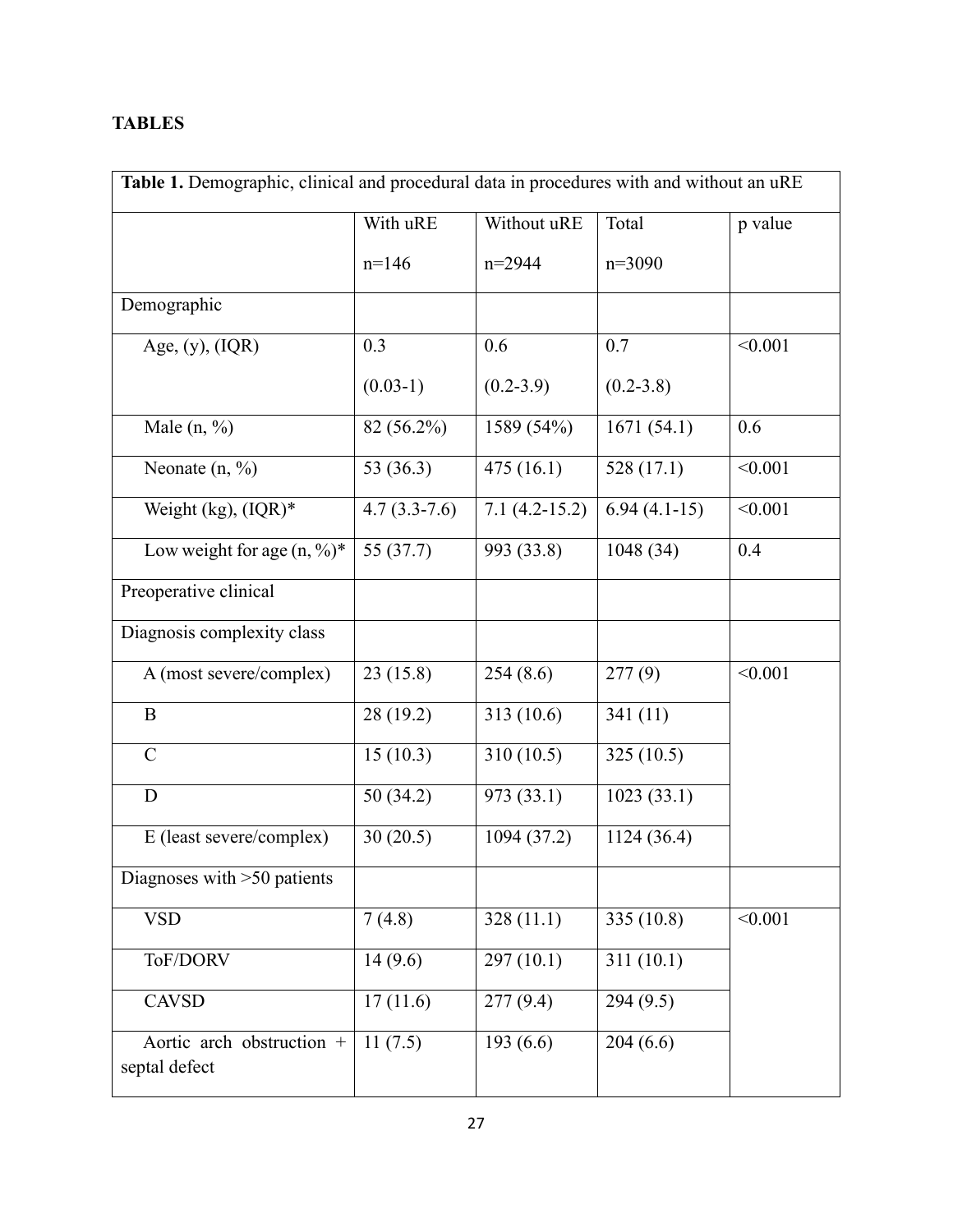| <b>HLHS</b>                                                | 20(13.7)  | 177(6)     | 197(6.4)    |         |
|------------------------------------------------------------|-----------|------------|-------------|---------|
| TGA-VSD/DORV-TGA                                           | 14(9.6)   | 183(6.2)   | 192(6.2)    |         |
| Functionally UVH                                           | 14(9.6)   | 173(5.9)   | 187(6.1)    |         |
| <b>ASD</b>                                                 | 0(0)      | 185(6.3)   | 185(6)      |         |
| PA-VSD                                                     | 14(9.6)   | 140(4.8)   | 154(5)      |         |
| Isolated<br>aortic<br>valve<br>stenosis                    | 2(1.4)    | 141(4.8)   | 143 $(4.6)$ |         |
| mitral<br>Isolated<br>valve<br>abnormality                 | 7(4.8)    | 73(2.5)    | 80(2.6)     |         |
| Ebstein disease and other<br>tricuspid valve abnormalities | 4(2.7)    | 60(2)      | 64(2.1)     |         |
| Pulmonary valve stenosis                                   | 2(1.4)    | 58(2)      | 60(1.9)     |         |
| Common arterial trunk                                      | 1(0.7)    | 54(1.8)    | 55 $(1.8)$  |         |
| Comorbidities                                              |           |            |             |         |
| Acquired comorbidity                                       | 19(13)    | 437 (14.8) | 456 (14.8)  | 0.6     |
| Congenital comorbidity                                     | 34(23.3)  | 682 (23.2) | 716 (23.2)  | 0.9     |
| Severity of illness risk                                   | 35(24)    | 339(11.5)  | 374(12.1)   | < 0.001 |
| Down's syndrome                                            | 14(9.6)   | 263(8.9)   | 277(8.9)    | 0.8     |
| Additional<br>cardiac<br>risk  <br>factors                 | 15(10.3)  | 215(7.3)   | 230(7.4)    | 0.2     |
| Prematurity                                                | 21(14.4)  | 283(9.6)   | 304(9.8)    | 0.06    |
| Any type of UVH                                            | 43(29.5)  | 371 (12.6) | 414(13.4)   | < 0.001 |
| Procedural data                                            |           |            |             |         |
| Procedure type $(n, \frac{9}{6})$                          |           |            |             |         |
| Reparative/corrective                                      | 693(43.2) | 1662(56.5) | 1724 (55.8) | 0.001   |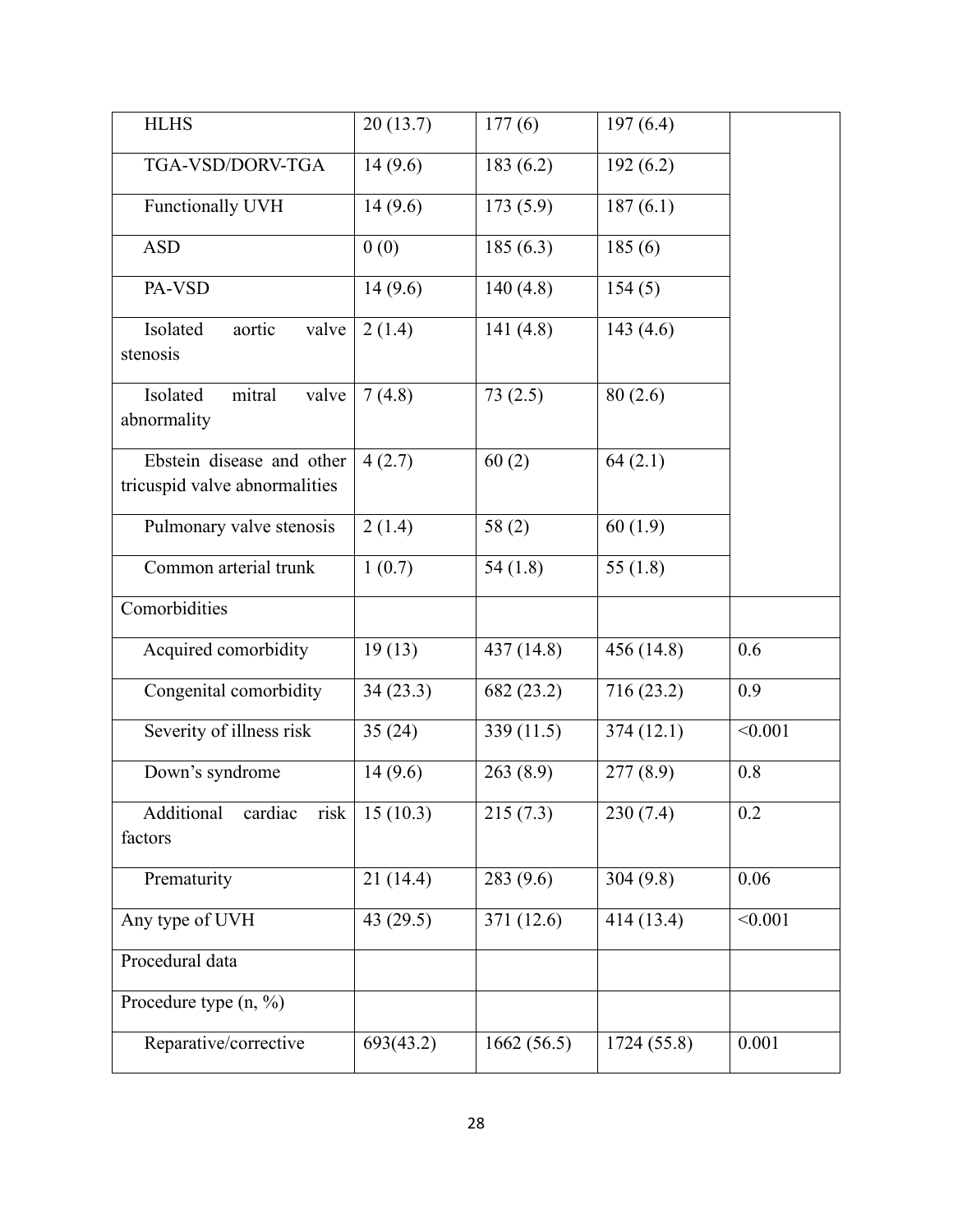| Palliative                               | 40(27.4)              | 470(16)       | 510(16.5)     |         |
|------------------------------------------|-----------------------|---------------|---------------|---------|
| Ambigous                                 | 43(29.5)              | 812 (27.6)    | 856(27.7)     |         |
| Bypass length $(n, \frac{9}{6})$         |                       |               |               |         |
| None                                     | 29 (19.9)             | 464 (15.8)    | 493 (16)      | < 0.001 |
| Up to 90 min                             | 30(20.6)              | 1268(43.1)    | 1298 (42)     |         |
| 90 min or over                           | 87 (59.6)             | 1212(41.2)    | 1299(42)      |         |
| PRAiS score* (%)                         | 2.4                   | 1.3           | 1.3           | < 0.001 |
|                                          | $(1.03 - 8.1)$        | $(0.6 - 3.4)$ | $(0.6 - 3.5)$ |         |
| Postoperative<br>specific<br>morbidities |                       |               |               |         |
| Necrotising enterocolitis                | 11(7.5)               | 64(2.2)       | 75(2.4)       | 0.001   |
| Extracorporeal life support              | 25(17.1)              | 37(1.3)       | 62(2)         | < 0.001 |
| Feeding issues                           | 28 (19.2)             | 156(5.3)      | 184(6)        | < 0.001 |
| Renal support                            | 35(24)                | 108(3.7)      | 143(4.6)      | < 0.001 |
| Acute neurological event                 | 20(13.7)              | 46(1.6)       | 66(2.1)       | < 0.001 |
| Post surgical infection                  | 12(8.2)               | 73(2.5)       | 85(2.8)       | < 0.001 |
| Prolonged pleural effusion               | 30(20.6)              | 172(5.8)      | 202(6.5)      | < 0.001 |
| Major adverse event                      | $\overline{3}3(22.6)$ | 101(3.4)      | 134(4.3)      | < 0.001 |

\*missing in n=9 procedures

ASD, atrial septal defect; CAVSD, complete atrioventricular septal defect; DORV, double outlet right ventricle; HLHS, hypoplastic left heart syndrome; IQR, interquartile range; PA, pulmonary atresia; PRAiS, Partial Risk Adjustment in Surgery; TGA, transposition of the great arteries; ToF, tetralogy of Fallot; UVH, univentricular heart; VSD, ventricular septal defect.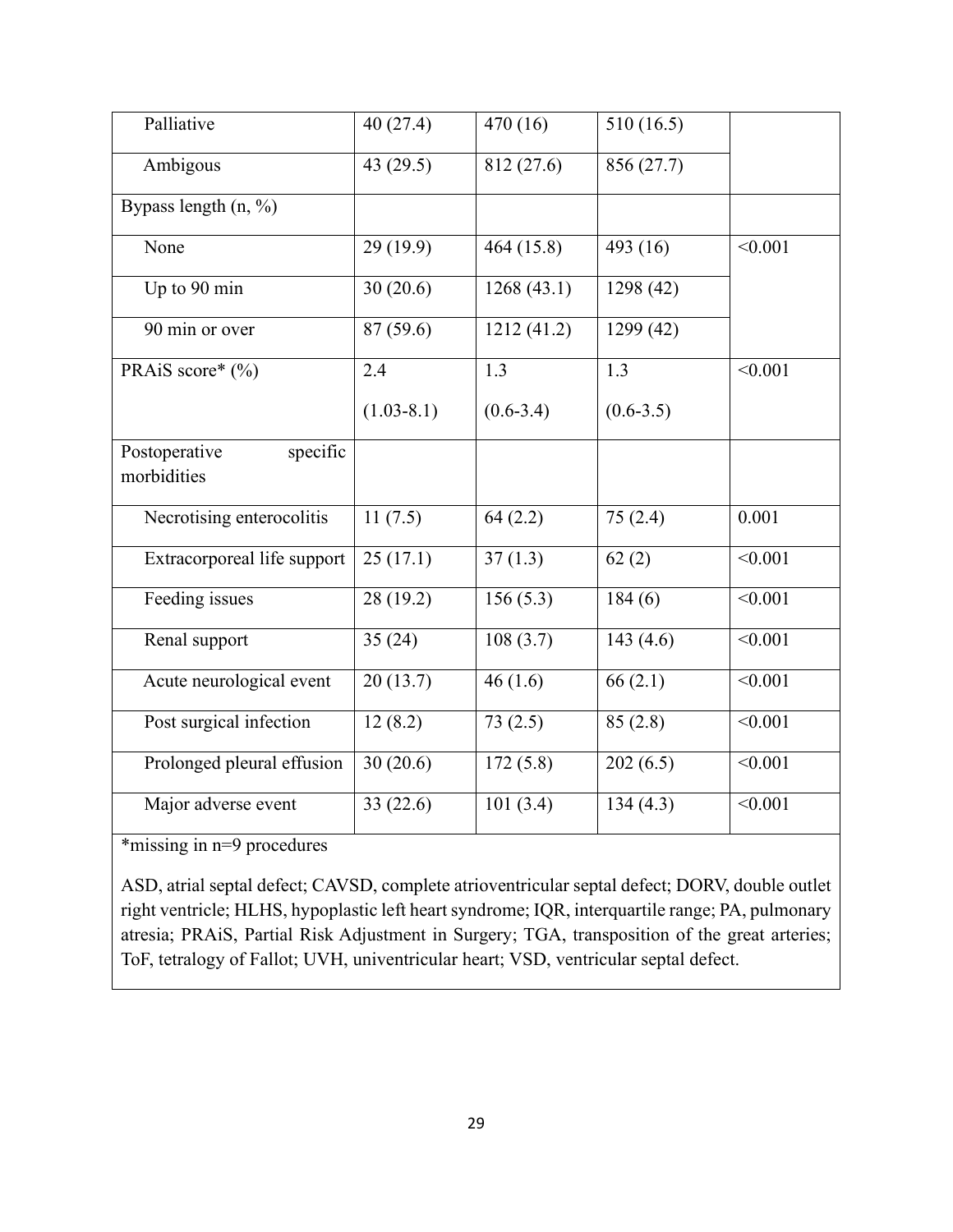| Table 2. Index NCHDA specific procedure groups, with and without an uRE |          |             |       |  |  |  |
|-------------------------------------------------------------------------|----------|-------------|-------|--|--|--|
|                                                                         | With uRE | Without uRE | Total |  |  |  |
| Tetralogy and Fallot type DORV<br>repair                                | 13(6.1)  | 199         | 212   |  |  |  |
| VSD repair                                                              | 9(4.2)   | 203         | 212   |  |  |  |
| Bidirectional<br>cavopulmonary<br>shunt                                 | 8(5.5)   | 138         | 146   |  |  |  |
| Fontan procedure                                                        | 10(7.4)  | 125         | 135   |  |  |  |
| Isolated<br>coarctation/hypoplastic<br>arch repair                      | 9(6.7)   | 125         | 134   |  |  |  |
| ASD repair                                                              | 0(0)     | 125         | 125   |  |  |  |
| CAVSD repair                                                            | 11(9)    | 111         | 122   |  |  |  |
| Isolated pulmonary artery band                                          | 6(6.2)   | 91          | 97    |  |  |  |
| Subaortic stenosis repair                                               | 2(2.1)   | 94          | 96    |  |  |  |
| Vascular ring procedure                                                 | 0(0)     | 87          | 87    |  |  |  |
| Arterial switch (for isolated TGA)                                      | 3(3.5)   | 82          | 85    |  |  |  |
| Aortic valve repair                                                     | 3(4.1)   | 71          | 74    |  |  |  |
| Norwood procedure                                                       | 10(13.7) | 63          | 73    |  |  |  |
| Isolated<br><b>RV-PA</b><br>conduit<br>construction                     | 2(3)     | 64          | 66    |  |  |  |
| Partial AVSD repair                                                     | 0(0)     | 60          | 60    |  |  |  |
| Pulmonary valve replacement                                             | 0(0)     | 51          | 51    |  |  |  |
| Arterial shunt                                                          | 11(22)   | 39          | 50    |  |  |  |
| Cardiac conduit replacement                                             | 1(2.1)   | 47          | 48    |  |  |  |
| <b>Surgical PDA ligation</b>                                            | 3(6.7)   | 42          | 45    |  |  |  |
| TAPVC repair                                                            | 3(7)     | 40          | 43    |  |  |  |
| Arterial switch + VSD closure                                           | 2(5.6)   | 34          | 36    |  |  |  |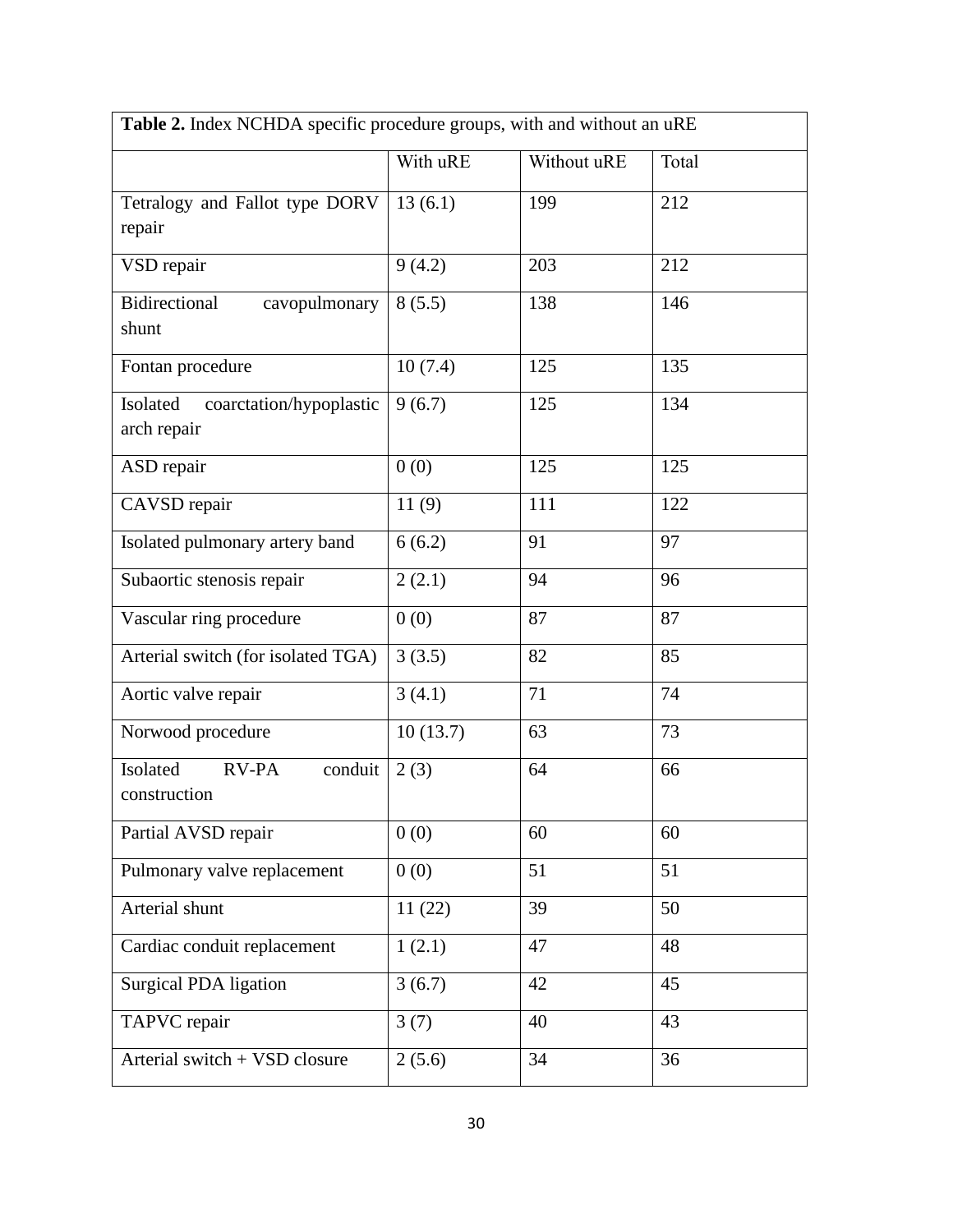| Sinus venosus ASD or PAPVC $\vert 0(0) \rangle$<br>repair |         | 35 | 35 |
|-----------------------------------------------------------|---------|----|----|
| Tricuspid valve repair                                    | 3(8.8)  | 31 | 34 |
| Ross operation                                            | 0(0)    | 29 | 29 |
| Mitral valve repair                                       | 1(4)    | 24 | 25 |
| Supravalvar aortic stenosis repair                        | 1(4)    | 24 | 25 |
| Mitral valve replacement                                  | 4(18.2) | 18 | 22 |

Only index procedure groups with more than 20 total cases shown. Not shown, of interest, are patent arterial duct stenting (9 total, 5 with uRE) and balloon coarctation dilation (5 total, 3 with uRE).

ASD, atrial septal defect; CAVSD, complete atrioventricular septal defect; DORV, double outlet right ventricle; PAPVC, partially anomalous pulmonary venous connection; PDA, patent arterial duct; RV-PA, right ventricle to pulmonary artery; TAPVC, totally anomalous pulmonary venous connection; TGA, transposition of great arteries; VSD, ventricular septal defect;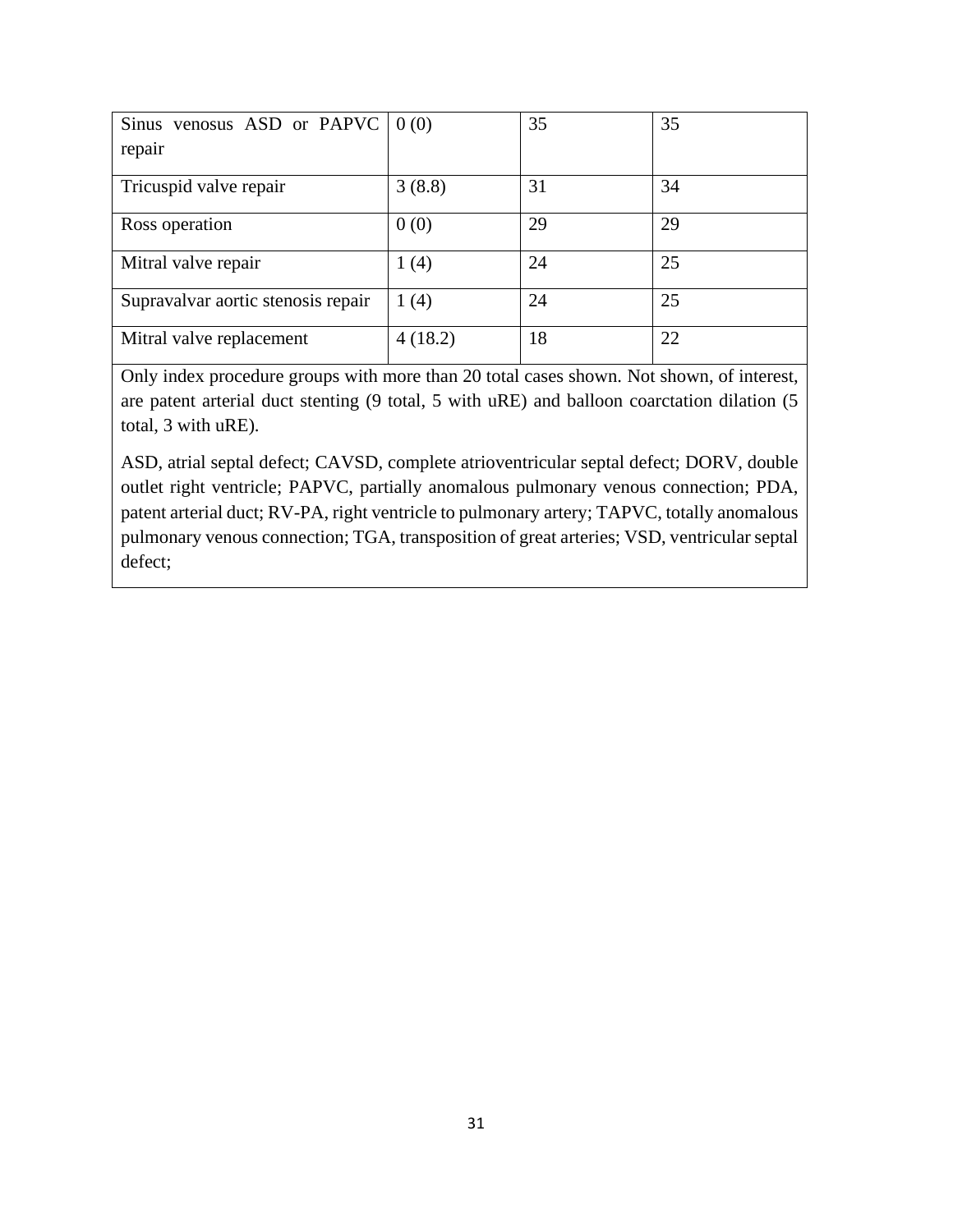Table 3. Factors associated with unplanned reintervention in univariable and multivariable competing risks analysis

|                                          | Univariable analysis |               |          | Multivariable analysis |               |         |
|------------------------------------------|----------------------|---------------|----------|------------------------|---------------|---------|
|                                          | <b>SHR</b>           | 95% CI        | p value  | <b>SHR</b>             | 95% CI        | p value |
| Age $(y)$                                | 0.89/y               | $0.83 - 0.95$ | 0.001    |                        |               |         |
| Neonate                                  | 2.7                  | 1.9-3.9       | < 0.001  | 1.9                    | $1.2 - 2.8$   | 0.002   |
| Weight (kg)                              | 0.95/kg              | 0.93-0.98     | 0.001    | 0.97/kg                | $0.95 - 0.99$ | 0.01    |
| Diagnosis<br>complexity                  |                      |               |          |                        |               |         |
| $\mathbf{A}$<br>(most<br>severe/complex) | 3.2                  | $1.8 - 5.5$   | < 0.001  |                        |               |         |
| $\, {\bf B}$                             | 2.8                  | $1.6 - 4.8$   | < 0.001  |                        |               |         |
| $\mathcal{C}$                            | 1.6                  | $0.8 - 3$     | 0.2      |                        |               |         |
| D                                        | 1.7                  | $1.1 - 2.7$   | 0.03     |                        |               |         |
| ${\bf E}$<br>(least<br>severe/complex)   | baseline             | baseline      | baseline |                        |               |         |
| Univentricular heart                     | 2.8                  | $1.9 - 4$     | < 0.001  | 2.3                    | $1.6 - 3.4$   | < 0.001 |
| PRAiS score (%)                          | $1.05\frac{9}{6}$    | 1.03-1.07     | < 0.001  |                        |               |         |
| Severity<br>of<br>illness<br>risk        | $\overline{2}$       | $1.3 - 3$     | 0.001    |                        |               |         |
| Procedure type                           |                      |               |          |                        |               |         |
| Reparative/corrective                    | baseline             | baseline      | baseline |                        |               |         |
| Palliation                               | 2.3                  | $1.5 - 3.5$   | < 0.001  |                        |               |         |
| Ambigous                                 | 1.5                  | $1 - 2.2$     | 0.07     |                        |               |         |
| <b>Bypass duration</b>                   |                      |               |          |                        |               |         |
| None                                     | baseline             | baseline      | baseline |                        |               |         |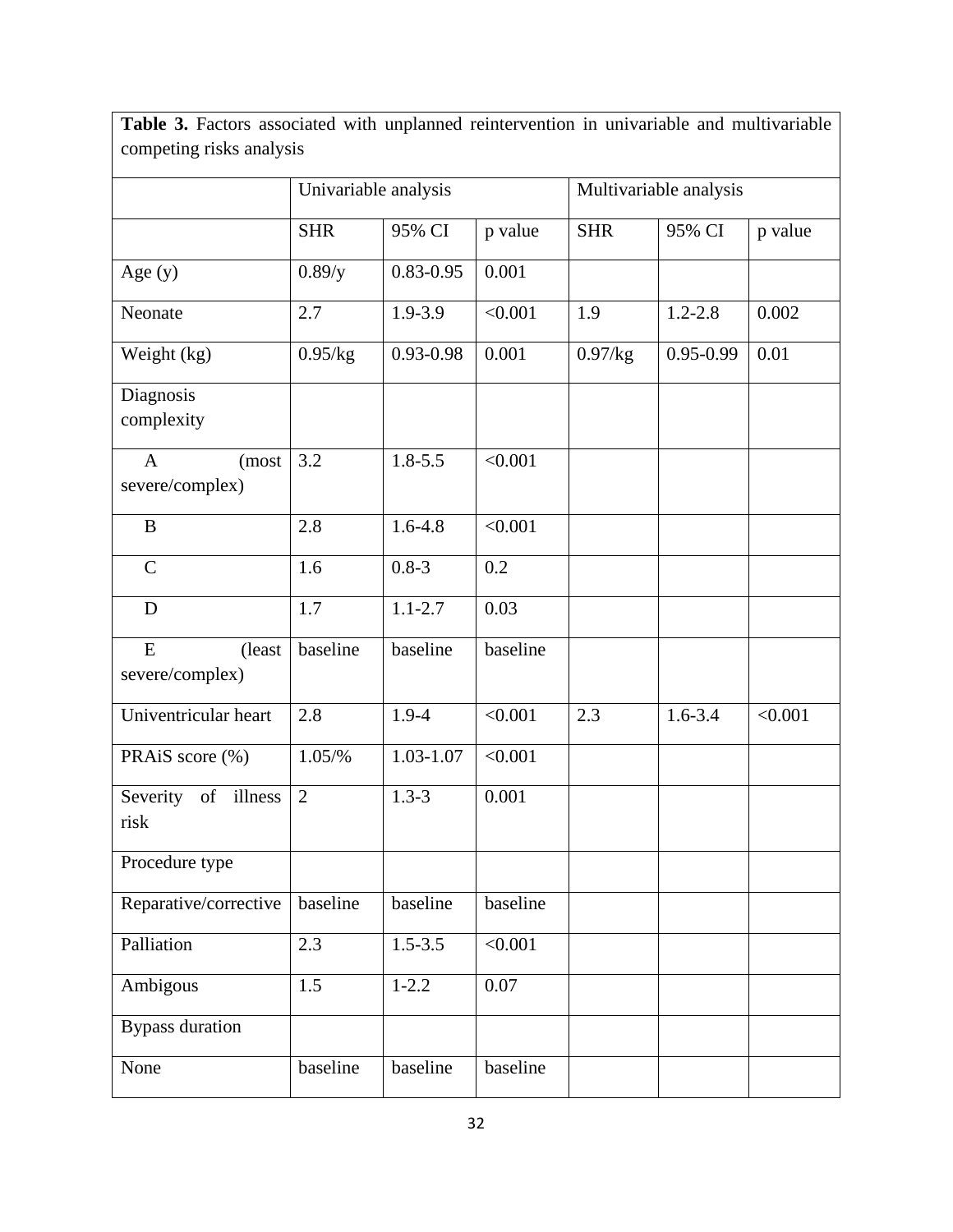| Up to $90 \text{ min}$ | 0.4 | $0.2 - 0.7$  | 0.001   |     |             |       |
|------------------------|-----|--------------|---------|-----|-------------|-------|
| 90 min or more         | l.1 | $0.7 - 1.7$  | 0.7     |     |             |       |
| Norwood operation      | 3.2 | $1.6 - 6.3$  | 0.001   |     |             |       |
| Arterial shunt         | 5.6 | $2.9 - 10.8$ | < 0.001 | 2.9 | $1.4 - 5.9$ | 0.003 |

Only variables with a p<0.1 in univariable analysis are shown. Death was considered a competing risk to unplanned reintervention.

CI, confidence interval; SHR, subhazard ratio; PRAiS, Partial Risk Adjustment in Surgery.